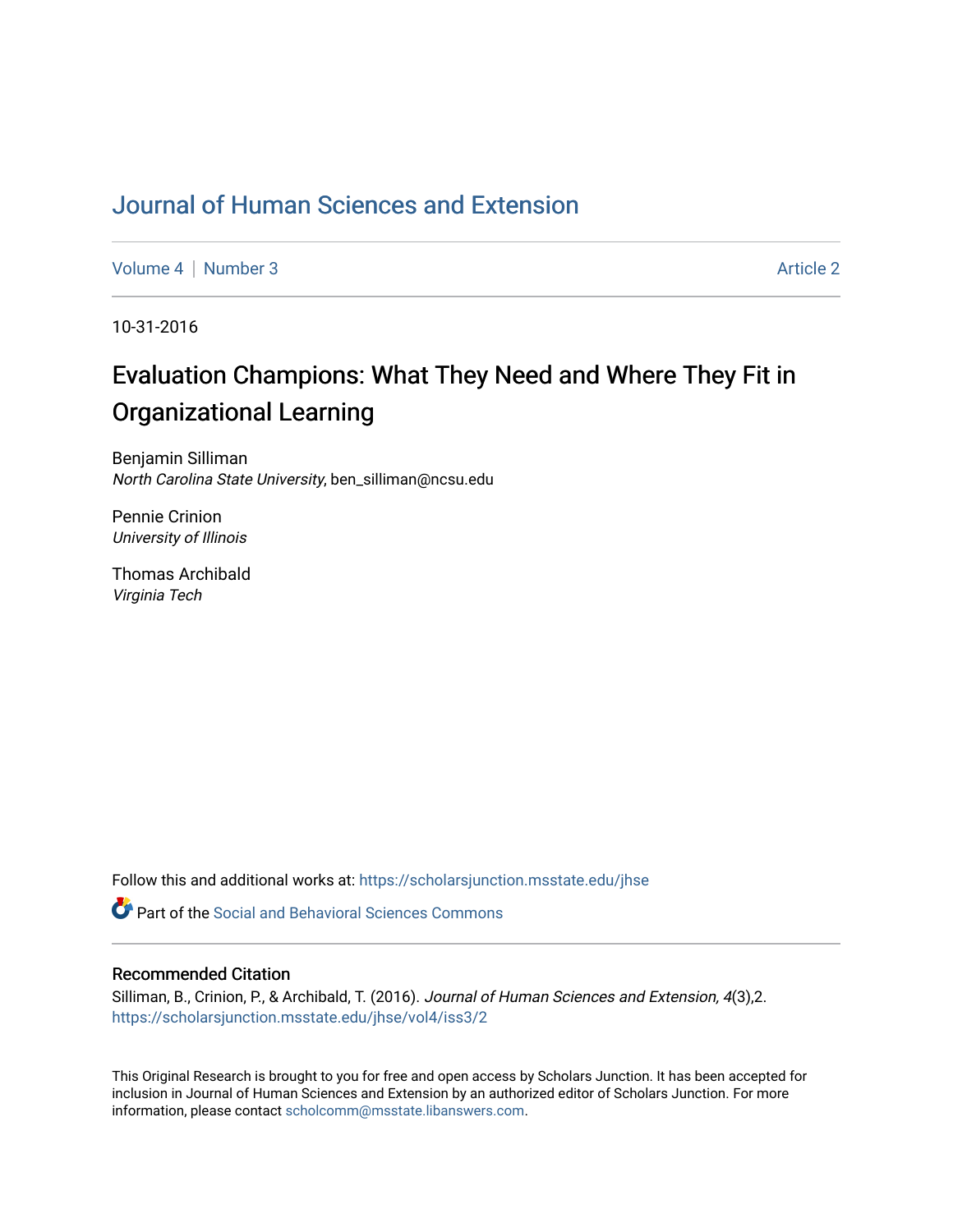## Evaluation Champions: What They Need and Where They Fit in Organizational Learning

#### Acknowledgments

The authors thank Brigitte Scott, Glenn Israel, Nancy Franz, Michael Schulman, Walter Schumm, and the editor for comments and conversations on previous drafts of this manuscript.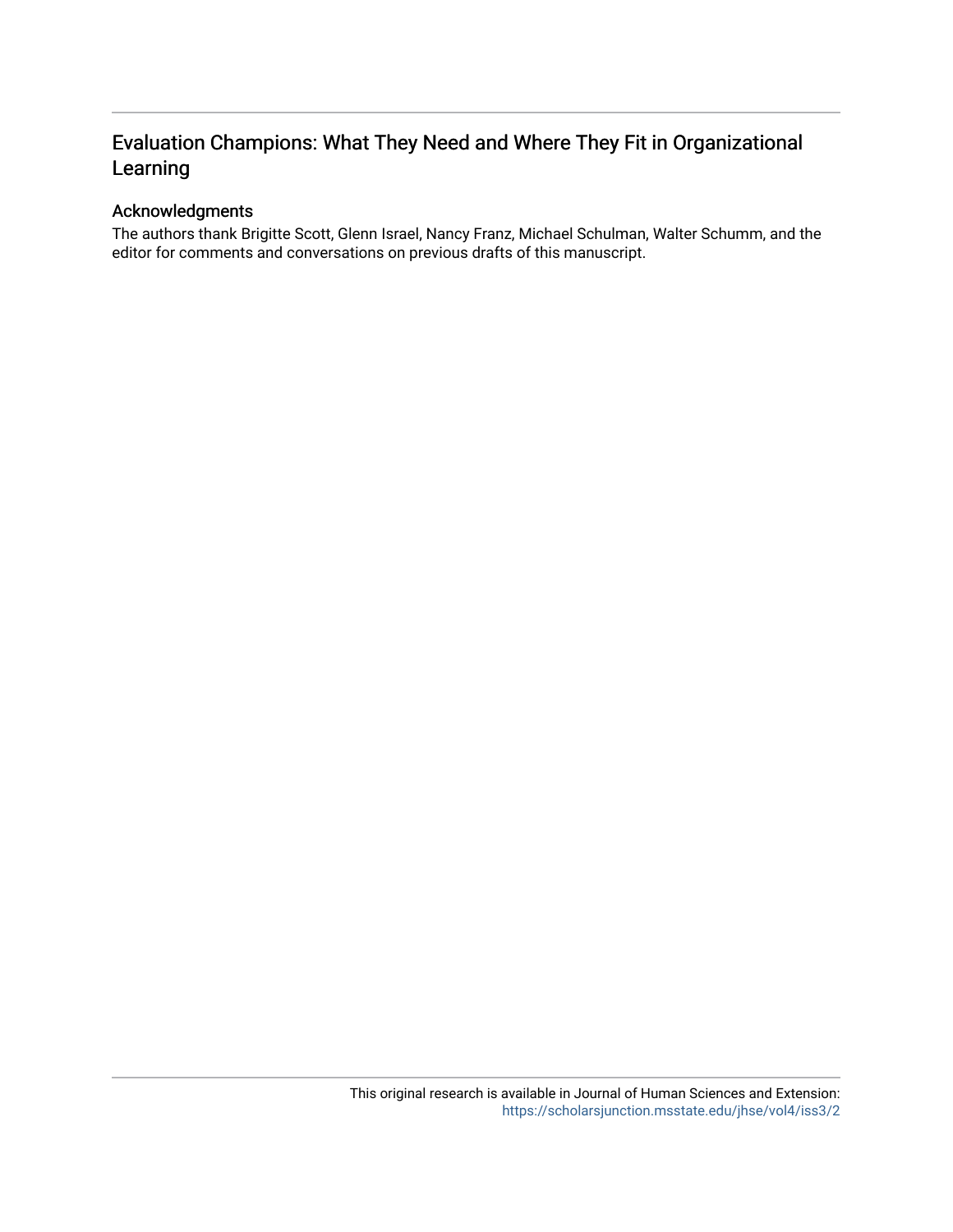## **Evaluation Champions: What They Need and Where They Fit in Organizational Learning**

#### **Benjamin Silliman**

*North Carolina State University* 

#### **Pennie Crinion**

*University of Illinois* 

#### **Thomas Archibald**

*Virginia Tech* 

*Evaluation champions in four state Extension systems described needs for training and support and perspectives on building evaluation capacity in their organization as part of a larger interview study exploring their roles, growth, and motivations. These 40 evaluation leaders identified needs for basic and advanced evaluation skills training, technical assistance, and practical learning via mentoring and project teams. Recommendations for organizational change in evaluation capacity included "top-down" investments in communication, training, and practical support, as well as increased "bottom-up" efforts by champions like themselves to advocate, model best practice, and contribute to training and mentoring peers. Implications for professional development and evaluation capacity building in Extension and other community-based organizations are discussed.*

*Keywords*: program evaluation, evaluation capacity, evaluation capacity building, organizational learning, evaluation champions

#### **Introduction**

In an era of rapid change, complexity, and accountability, evaluation is critical to both program and organizational effectiveness (Argryis & Schön, 1978; Russ-Eft & Preskill, 2009). Scholars of evaluation practice frequently identify "evaluation champions" as catalysts for organizational accountability, learning, and innovation in Extension (Taylor-Powell & Boyd, 2008) and in other organizations (King, 2007; Preskill & Boyle, 2008; Scheirer, 2005). Champions include line supervisors and rank-and-file coworkers who actively advocate, model good practice, conduct training, and mentor peers in program evaluation. However, there is a lack of primary research aimed at understanding the perspectives of evaluation champions. Thus, we interviewed peernominated champions about their experiences and roles (Silliman, Crinion, & Archibald,

Direct correspondence to Benjamin Silliman at ben\_silliman@ncsu.edu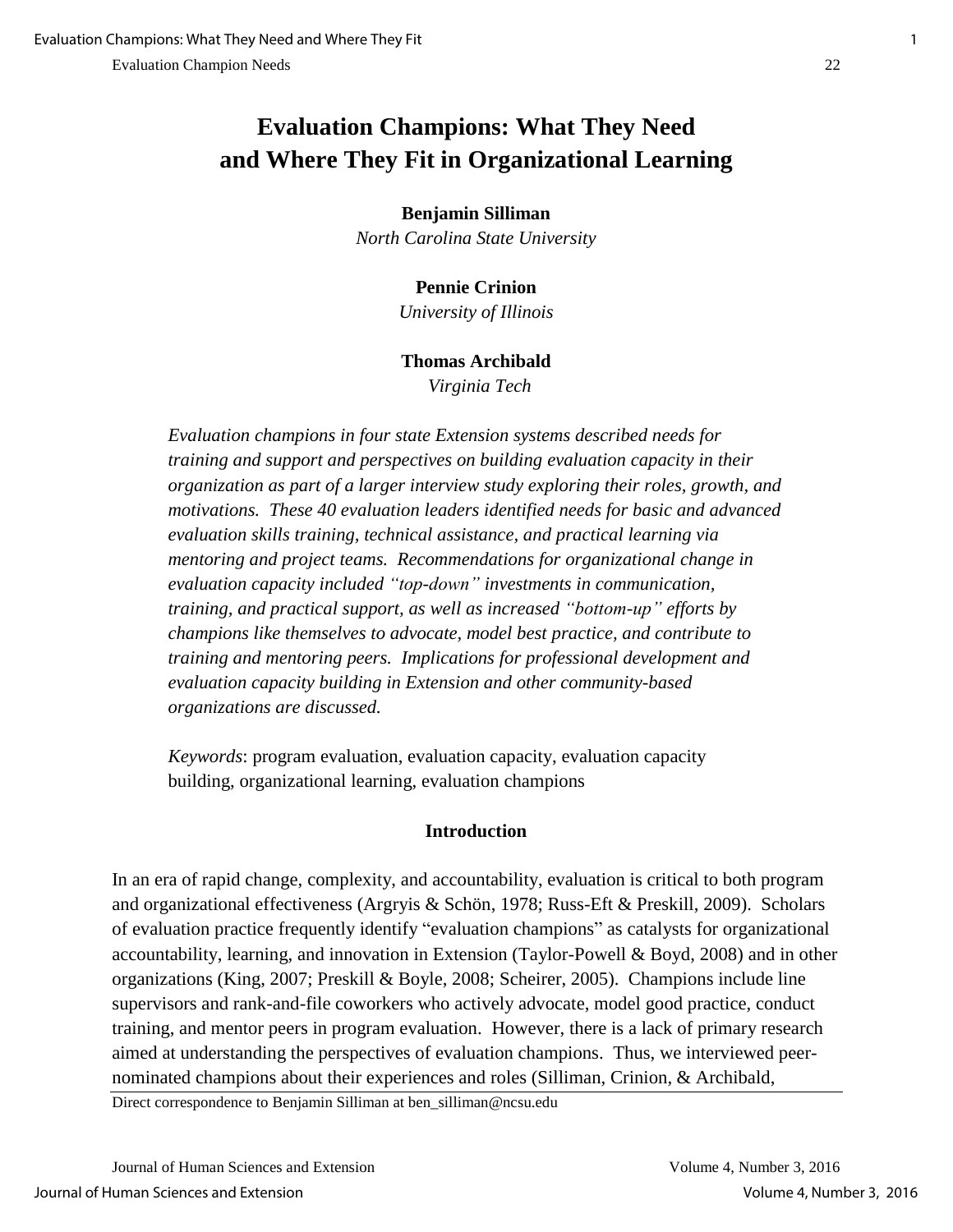2016). As part of the same study, this paper reports champions' perceptions of their own and their peers' training and organizational evaluation capacity building (ECB) needs. Champions' "insider" positions and practical experience make them valuable informants on individual and organization needs for ECB (King, 2007). Equipping and engaging champions promises to be an efficient and effective means of building capacity.

Individuals and organizations in government and nonprofit sectors, including the Extension system, face increasing demands to document program quality and effectiveness (Carman, 2007; Carman, Fredericks, & Introcaso, 2008; Rennekamp & Engle, 2008). Consequently, these organizations are giving increased attention to professional competencies and organizational capacities that support staff performance and learning from programming, evaluation, and interaction processes with stakeholders (Lamm & Israel, 2011; McClure, Fuhrman, & Morgan, 2012; Rodgers, Hillaker, Haas, & Peters, 2012; Stevahn, King, Ghere, & Minnema, 2005; Taylor-Powell & Boyd, 2008). Evaluation skills are regarded as core competencies and training priorities for Extension professionals (Arnold et al., 2008; Diem, 2009; Kluchinski, 2014; Lekies & Bennett, 2011; National Professional Development Task Force, 2004; Schwartz & Gibson, 2010). Radhakrishna and Martin (1999) identified a strong demand for program evaluation training in a variety of formats (e.g., workshops, short courses, videos, seminars, or newsletters). More recently, studies have noted important differences in needs for and uses of evaluation skills across Extension disciplines (Garst, Baughman, & Franz, 2014; Ghimire & Martin, 2013). McClure et al. (2012) identified two major skill priorities overall (analyzing data and disseminating findings) as well as differences in needs across disciplines and experience groups. Even within a centralized program management model, evaluative thinking and implementation require significant insight and competence for professionals (Arnold, 2015; Buckley, Archibald, Hargraves, & Trochim, 2015) and systemic capacity for organizations (Preskill & Boyle, 2008).

Research on individual competency building points to the importance of mentoring, skill practice, and evaluation use as critical steps for staff to move beyond knowledge acquisition to skill mastery in evaluation (Arnold, 2006; Baughman et al., 2010; Baughman, Boyd, & Franz, 2012; Dillman, 2013; McClure et al., 2012; Morford, Kozak, Suvedi, & Innes, 2006;). Early career training (Baker & Hadley, 2014; Brodeur, Higgins, Galindo-Gonzalez, Craig, & Haile, 2011; Harder, Place, & Scheer, 2010; Llewellyn, 2013) as well as continuous learning (Taylor-Powell & Boyd, 2008; Silliman & Guin, 2012) enhance professional coping as well as program management, accountability, and improvement efforts. However, program evaluation is but one of many training needs, often considered less interesting, accessible, or urgent unless required by a sponsor organization (Lakai, Jayaratne, Moore, & Kistler, 2012; Lamm & Israel, 2011; Lekies & Bennett, 2011; Morford et al., 2006).

Growing out of research and practice in organizational change (Argyris & Schön, 1978; Nevis, DiBella, & Gould, 1995; Senge et al., 1999), the concept of ECB is more complex than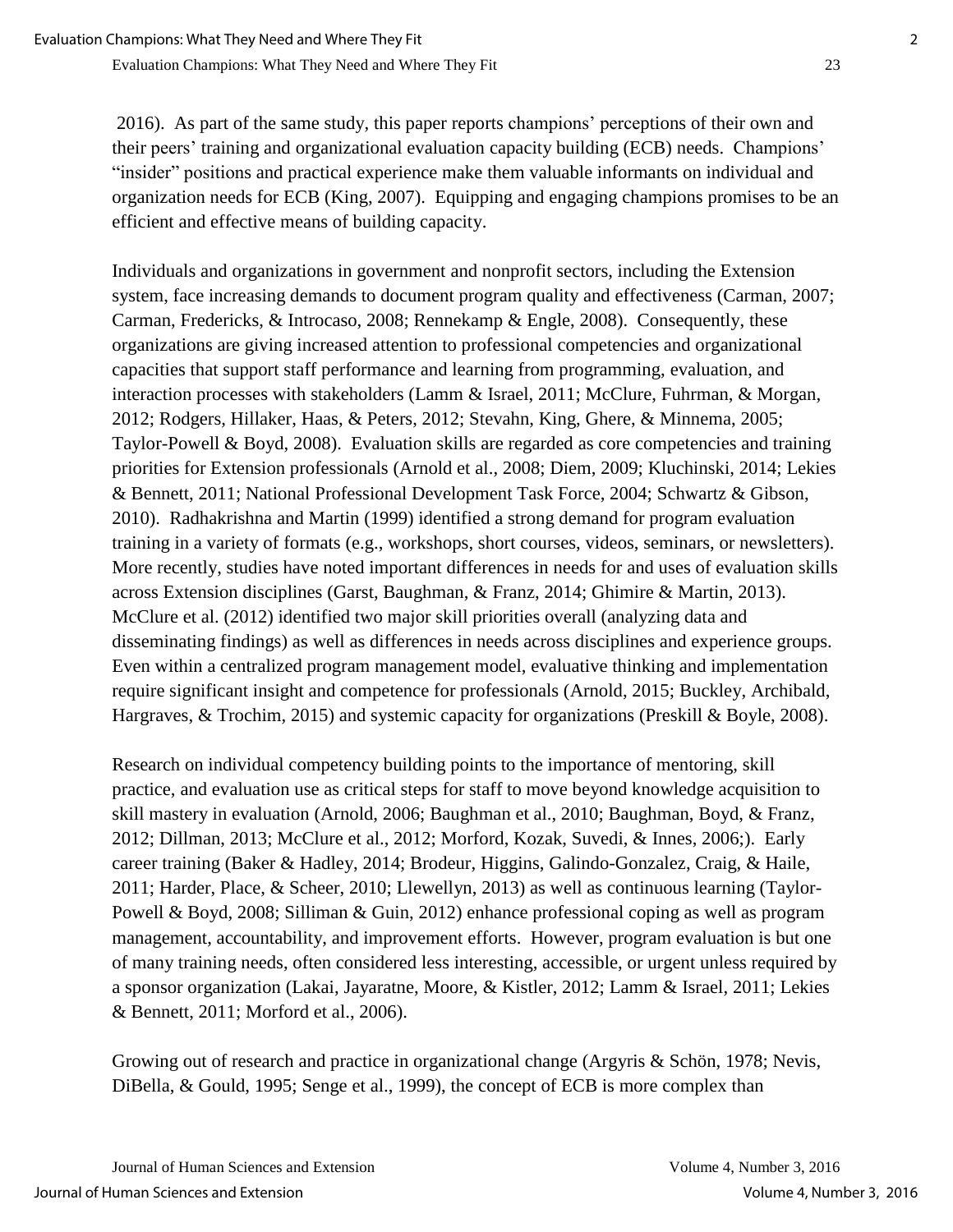completing evaluation projects or training and motivating individuals at one moment in time (Compton, Baizerman, & Hueftle-Stockdill, 2002; Taylor-Powell & Boyd, 2008; Torres & Preskill, 2001). Continuous investments in training, mentoring, and sustained practice with relevant projects are essential for individuals to achieve skill mastery (Arnold, 2006; Dillman, 2013). Yet, cultivating independent evaluation practitioners is but one element in building organizations that effectively navigate and learn from complex and changing dynamics of the organization and larger social environment (Franz & Townson, 2008; Taylor-Powell & Boyd, 2008).

Although ECB includes *doing* evaluation projects, it extends to building and using knowledge and skills to learn, improve, and demonstrate accountability, and engage program staff and partners in a culture of continuous improvement (King, 2007). Taylor-Powell and Boyd (2008) explained that organizations build the skills and culture of evaluation through (a) professional development (formal and informal training and technical assistance, collaborative projects, mentoring and coaching, and communities of practice); (b) resources and supports (expert consultants or networks; technology; materials such as examples, guides, and metrics; evaluation champions; assets such as partnerships, networks, expertise, or infrastructure; financing; technology for evaluation and training delivery; and time allowances for learning and doing evaluation); and (c) organizational environment (leadership vision and goals; internal or external accountability expectations; incentives to evaluation performance; structures for communication, teamwork, and management; and policies and procedures guiding all phases and applications).

Preskill and Boyle (2008) have proposed a more detailed multidisciplinary model for organizational ECB that focuses on reciprocal processes of training and application of knowledge, attitudes, and skills in evaluation. Training process goals are grounded in motivations, assumptions, and expectations about the organization and context and expressed through teaching and learning strategies tailored to specific staff and settings. Training is adapted and informed by sustainable practice that includes commitments to policies, plans, processes, and structures that promote continuous learning and evaluation use. Organizational leadership, culture, structures, and communication provide a context and catalyst for training and practice and facilitate transfer of learning between the spheres of *knowing* and *doing* evaluation.

More recently, Labin, Duffy, Meyers, Wandersman, and Lesesne (2012) proposed an Integrative Model focusing ECB on three elements: (a) need, including motivations, objectives, context, and resources; (b) activities, incorporating strategies, implementation, and evaluation efforts; and (c) outcomes at the individual and organizational level, including positive and negative implications for programs sponsored by the organization. Although not all elements need to be in place to build capacity, leaders of complex organizations in changing environments are often challenged to know *which* strategic and sustained investments may advance evaluative thinking and doing at a given point in time (Franz & Townson, 2008).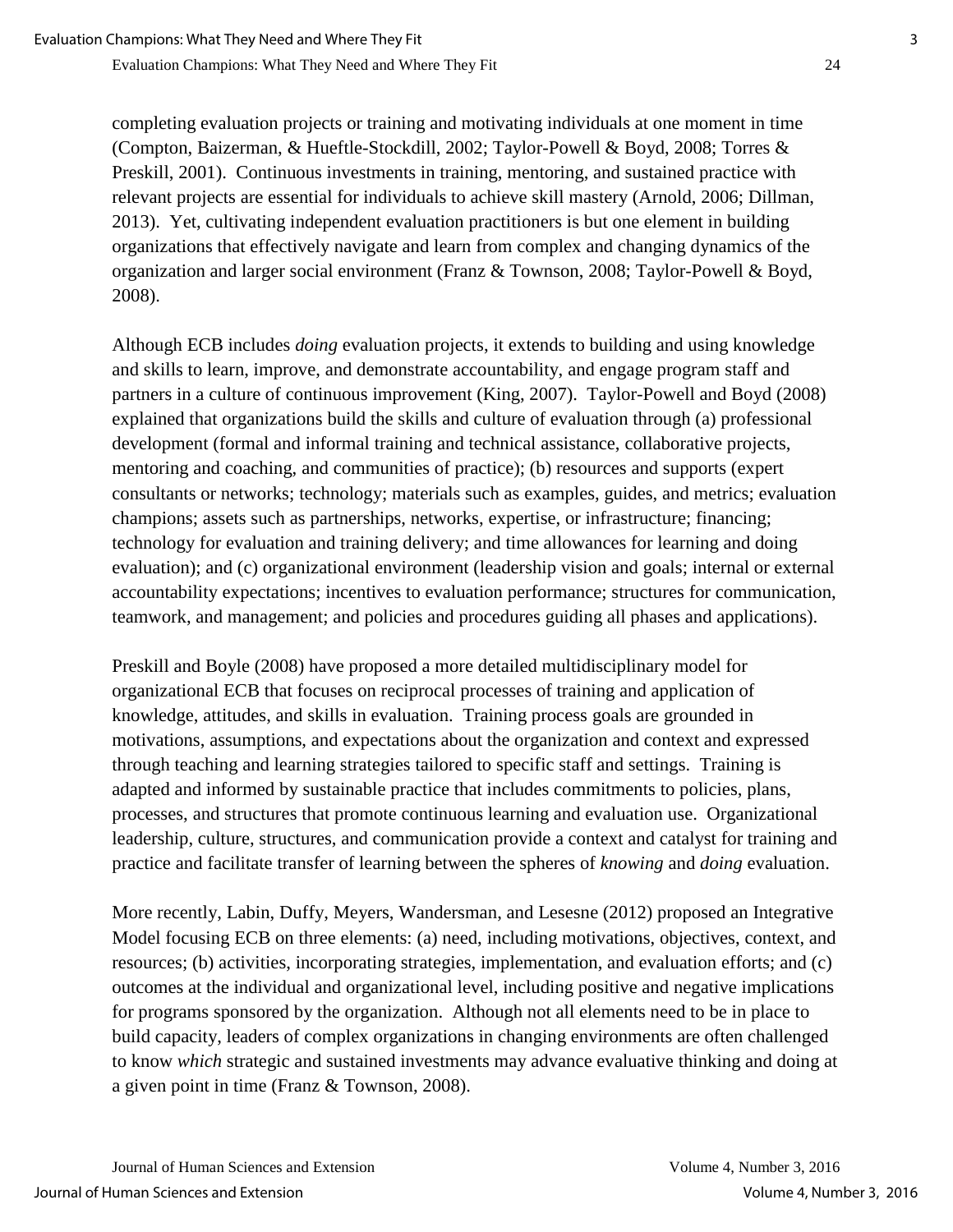King (2007) identified four practice-based indicators of *readiness* for ECB, including (a) organizational capabilities and expectations, (b) emergence of evaluation champions as advocates and role models, (c) administrative leadership, and (d) policies and practices supporting program and evaluation best practice. King (2007) identified process use, or integration of evaluative thinking and follow-up in the everyday activities of an organization, as a starting point for ECB. Taken together, these observations suggest that evaluation champions, whether administrators or coworkers, may be pivotal leaders in ECB through their advocacy and engagement, modeling of sound evaluation practices, and mentoring of individuals or program teams in the context of everyday programming.

Despite the benefits of ECB, organizations may limit investments due to competing demands in other areas, limited or unsustained administrative support, lack of knowledgeable facilitators, or inadequate infrastructure (King, 2007). Constraints that influence evaluation decisions such as money, time, personnel, context, constraints, and politics (Mertens, 2005) likely also affect capacity building. Under such circumstances, front-line champions may influence a relatively small circle of colleagues, while administrative champions may reshape policies and practices such as training, work teams, reporting, and reward systems (Lamm & Israel, 2011; Rennekamp & Arnold, 2009). However, champions' influences are likely to be more accessible, profound, and sustained (rather than periodic workshops or reporting guides), and especially as that small circle grows, more impactful than superficial or shifting emphasis on ECB typical of most organizations. However, there has been little empirical research on the activities and development of evaluation champions in government and nonprofit organizations.

This article describes exploratory research on the perceptions of Extension evaluation champions regarding individual (their own and coworkers) and organizational needs for growth and change to improve evaluation capacity. The article concludes with a discussion of implications for practice, research, and policy.

### **Extension Community of Practice Focus on Champions**

A professional evaluation community of practice (E-CoP) within the eXtension online network of the multistate Cooperative Extension system identified research on the work of evaluation champions as a priority for assessing the status of and needs for ECB among Extension professionals. A report on evaluation champions' roles and motivations is available separately (Silliman et al., 2016). Based on research and practice cited above and E-CoP interest in the experiences and needs of champions to be served by an electronic ECB network, we focused on the following questions:

1. What do evaluation champions and their colleagues need to improve their understanding and practice of evaluation?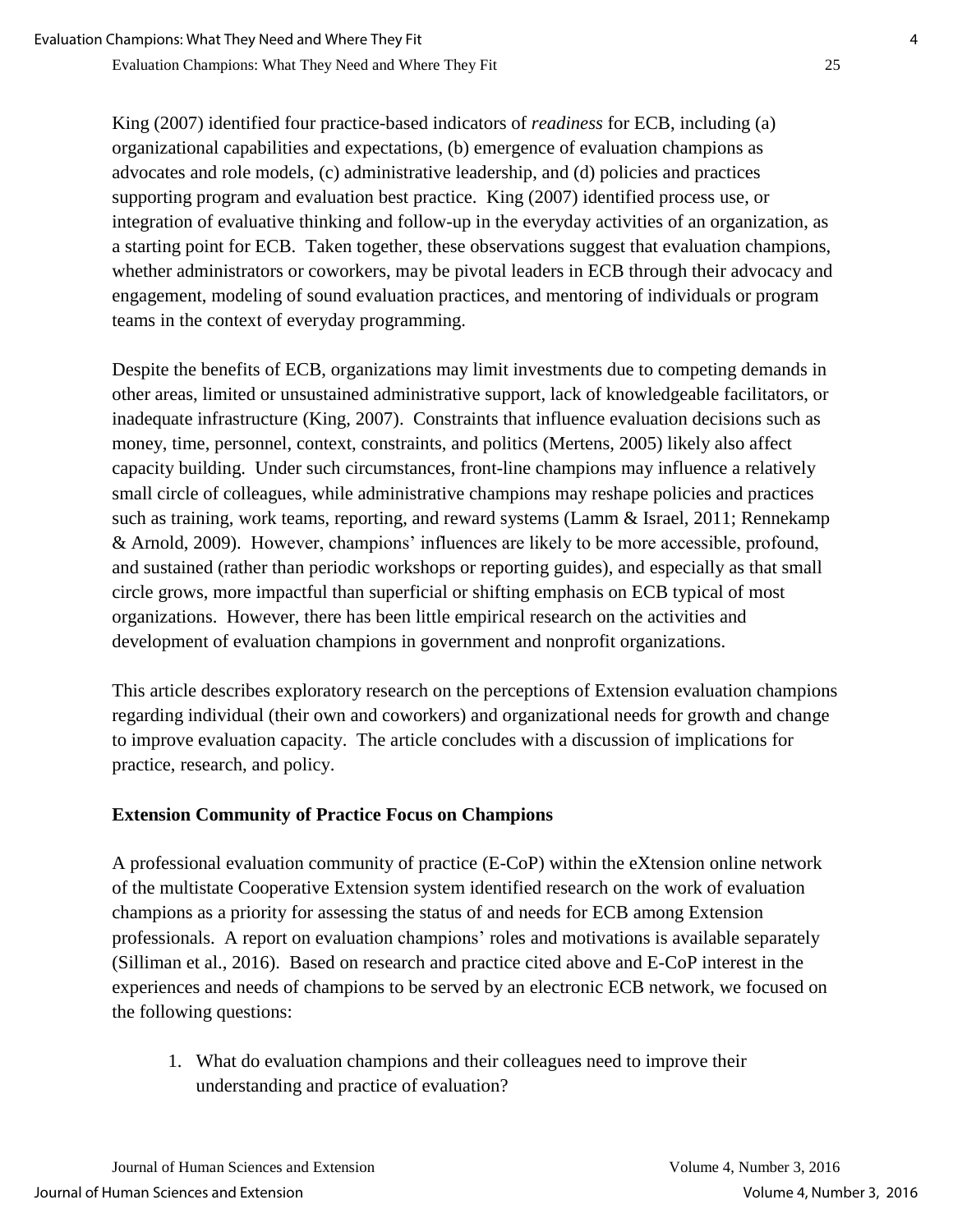- 2. What technologies would evaluation champions find helpful for their evaluation work, especially in areas such as planning, data collection and analysis, and communicating results?
- 3. What changes do evaluation champions recommend to improve evaluation and capacity building in Extension systems?

#### **Methods**

An exploratory, qualitative interview design was selected to capture the breadth of contexts, activities, and roles of county- and state-level evaluation champions. This methodological approach was selected because it is well-aligned with the overarching purposes of this study; qualitative data, especially semistructured qualitative interview data, are well suited for exploratory studies aimed at developing a nuanced understanding of people's experiences with a given phenomenon (Creswell, 1998). This methodological approach is also consistent with the researchers' espoused epistemological stance for this study, which is a pragmatist, constructivist epistemology with elements of critical realism (Creswell, 1998; Miles & Huberman, 1994).

In terms of researcher subjectivity and reflexivity, all three authors are Extension evaluation specialists who work to support ECB, often by working with evaluation champions, in our respective states. As such, while we seek to better understand evaluation champions, our positionality also predisposes us with a positive bias about them, and we have numerous anecdotes and preconceived notions about the experiences, roles, and needs of evaluation champions. Throughout this study, we have attempted to use this positionality as a productive heuristic guide rather than letting it compromise the trustworthiness of the study.

#### **Sampling**

A purposive sampling strategy was used to select one state Extension program in each of four Extension regions (i.e., Northeast, Southern, North Central, and Western). We do not report the names of the states to help ensure the confidentiality of participants in this study. Larger state programs were selected in order to ensure a sufficient number of respondents across a range of disciplines. Either via email or at statewide in-person Extension events, evaluation specialists, administrators, and agents in each state nominated up to ten champions based on their advocacy, practice, and/or training efforts for program evaluation, continuing the purposive sampling at the level of individuals.

As this was an exploratory study, the selection of individual participants was purposefully open, without predetermined specific criteria for what constitutes an evaluation champion. Respondents were contacted by the authors and recruited into the study consistent with protocols approved by the Human Subjects Boards of the lead institutions. Almost all invited champions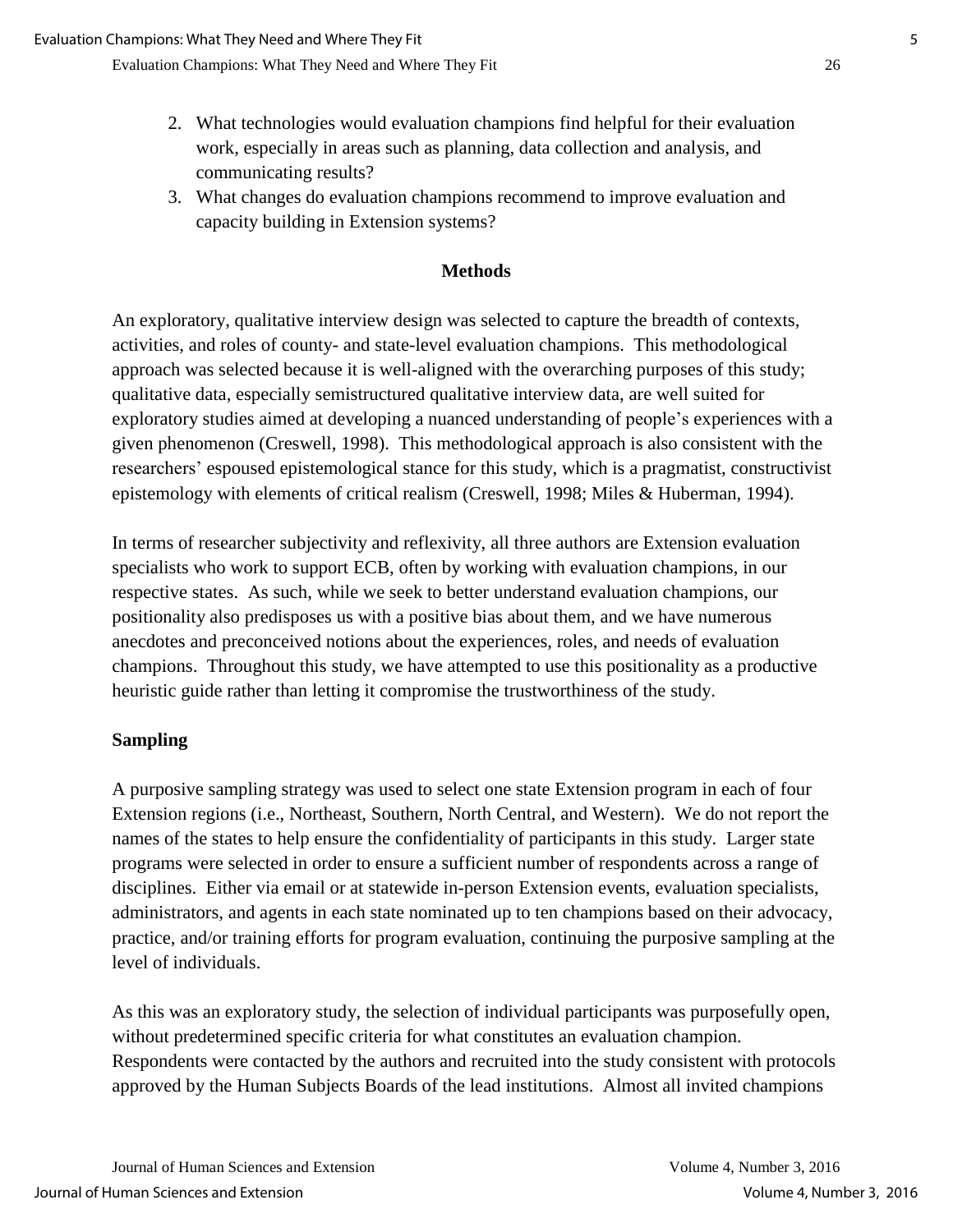elected to participate in the study (five potential participants elected not to participate because of being too busy or being on maternity leave). Overall, the 40 champions, including 15 males and 25 females, had an average of 15 years of experience, with a state average range of 11.8 to 18.8 years, and an individual range of experience from 2 to 35 years. Champions represented all major Extension programs, with 18 having some responsibilities in 4-H; 17 in Agriculture and/or Natural Resources; 12 in Family and Consumer Science, Nutrition, or Health; and 4 in Community Development. The group of champions consisted of specialists and agents representing various administrative positions within their respective Extension system, though the majority were county-based agents. In total, there were 6 state or county administrators, 6 state specialists/assistants, and 28 field agents in our sample.

### **Data Collection**

During initial phases of the development of this study, five Extension evaluation professionals (all affiliated with the E-CoP) brainstormed items for the semistructured interview protocol used in this study. A list of the 13 items included in the final protocol is included in the Appendix.

Two of the authors (BS and PC) conducted all of the interviews (with three states' interviews conducted by BS and one by PC). As longstanding evaluation practitioners, the researchers have extensive experience conducting interviews. The interviewers built rapport with the interviewees through their shared participation in the same professional system, the Cooperative Extension system. In some cases, the interviewer knew the interviewee personally. Across the four states, in the months between July 2013 and May 2014, 40 semistructured interviews were conducted by phone. Interviews lasted 30 to 45 minutes.

In most cases, to balance feasibility and precision, interviews were not audiorecorded, but extensive notes (including verbatim quotes) were typed by the interviewer during the interviews (Kvale & Brinkmann, 2008; Tessier, 2012). In one state, interviews were audiorecorded. To improve accuracy of interview notes, interviewers conducted immediate member checks with participants by paraphrasing their responses during the interviews. In addition, completed and edited interview notes were shared with interviewees for formal member checking, with roughly 20% of participants suggesting minor changes to the interview notes.

### **Analysis**

All three authors conducted the analysis of the data. A general inductive approach was used. This approach is an "easily used and systematic set of procedures for analyzing qualitative data that can produce reliable and valid findings" (Thomas, 2006, p. 237). It serves to: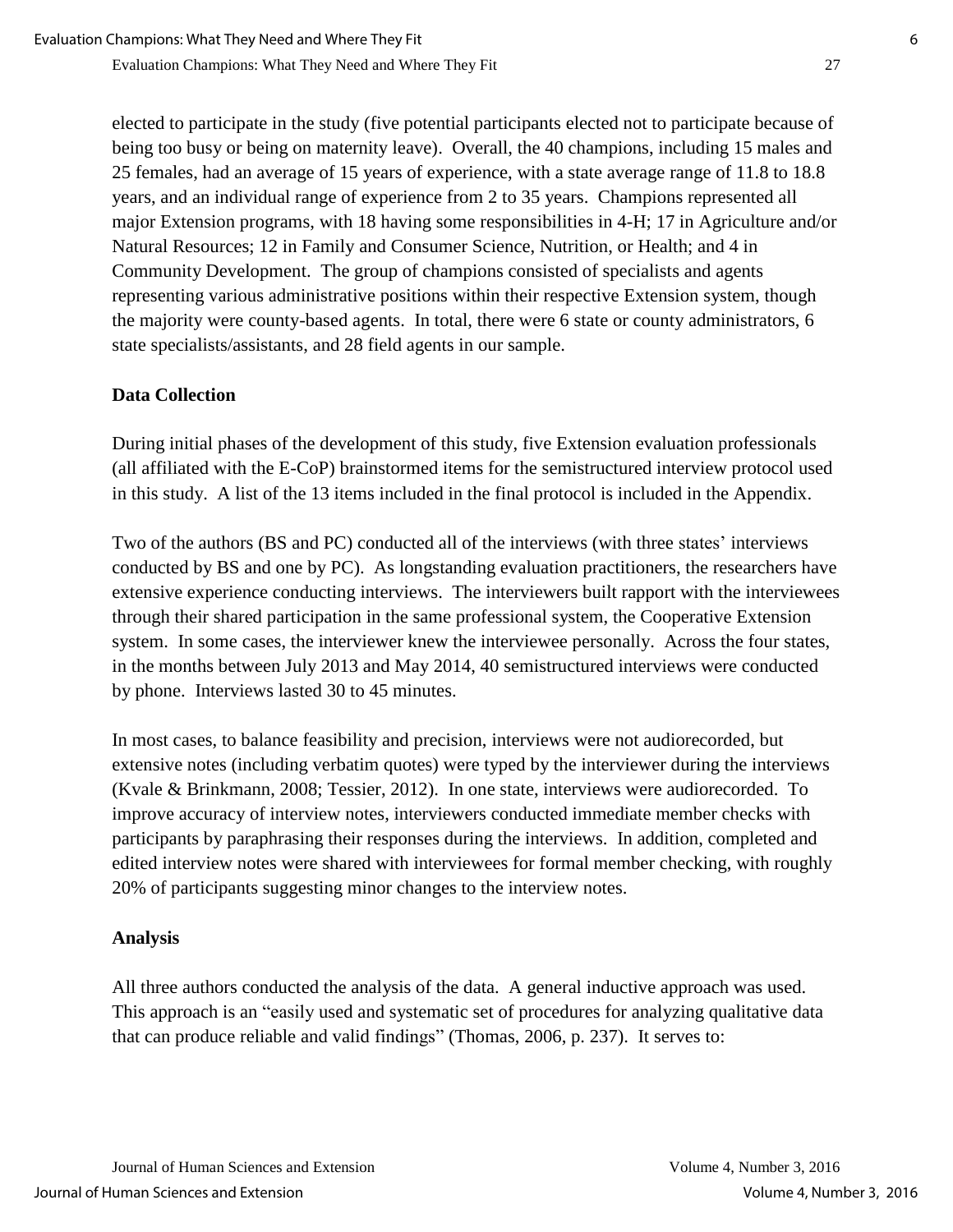(a) condense raw textual data into a brief, summary format; (b) establish clear links between the evaluation or research objectives and the summary findings derived from the raw data; and (c) develop a framework of the underlying structure of experiences or processes that are evident in the raw data. (Thomas, 2006, p. 237)

First, an initial coding dictionary was created as a separate Word document with a priori codes based on the objectives of the study and the items in the interview protocol. This coding dictionary included the code's name, identification number (for quick reference while coding), and a brief description or definition. Data were managed by entering each discreet phrase or sentence into an Excel database, where each phrase or sentence occupied a row, and potential codes were represented in the columns. In any analysis of interview data, there is a decision to be made between proceeding horizontally, complete interview by interview, or vertically by variable or item. In this study, data management and analysis proceeded item by item, rather than interviewee by interviewee. This approach, discussed by Kvale and Brinkmann (2008), offers the advantage of allowing the coder to become immersed in the codes associated with a given item, thus increasing the likelihood for consistency in coding. This approach does, however, have the limitation that the narrative nature of the individual interviewee's data can be disrupted. Given the objectives of this study and its underlying epistemological and methodological framing, the item by item analysis was the most appropriate option.

The three authors assigned items for analysis between them such that each of the 13 items was coded by two researchers, with different permutations of paired researchers working to analyze each item. The coders first coded their assigned items on their own, by reading each interviewee response to that item and then assigning it with one or more of the established codes. Emergent codes were also identified during coding; in such instances, the code book for the affected item was updated, and like with the constant comparison method of grounded theory (Charmaz, 2014), data which had already been coded before the addition of the new emergent code were reread and, if required, recoded to include the new code where applicable.

The pairs of coders then met to discuss any discrepancies and to ultimately come to consensus. In most cases, this co-coding activity led to changes in the coding of one coder only if she or he had omitted a code which was later deemed pertinent and appropriate. In very few cases, the two coders disagreed slightly and then dialogued until consensus was reached. Finally, all three researchers met repeatedly to identify typical and distinctive themes in each item, noting illustrative quotations, examples, and contexts. As a pragmatic constructivist study, positivist notions of validity and reliability are not applicable. Rather, we endeavored to ensure the quality (i.e., credibility and provisional transferability) of our inquiry through feedback (including member checks, both technical and reflexive), "rich" (highly detailed) data, peer debriefing, and constant comparison (Maxwell, 1996; Mertens, 2005).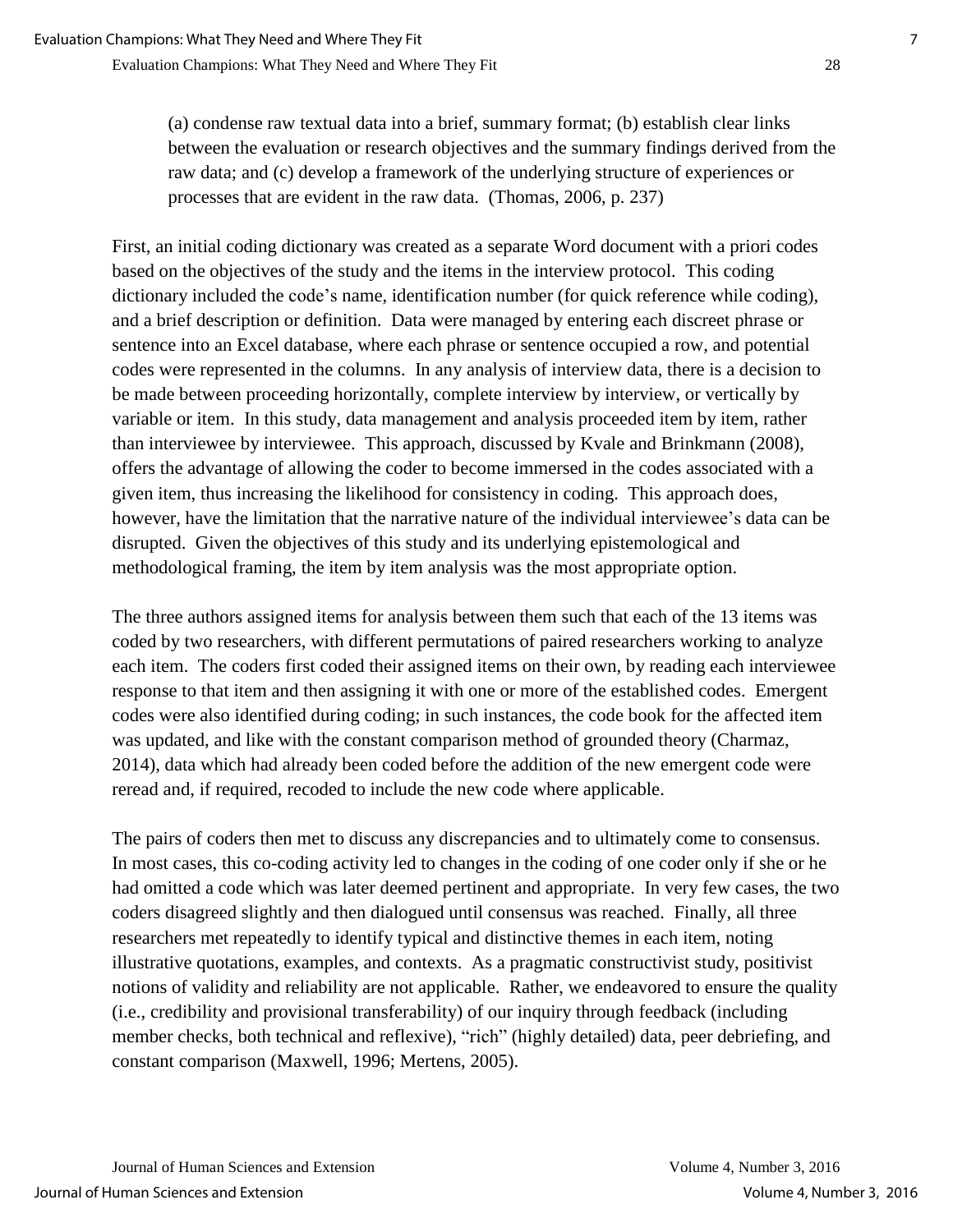#### **Results**

Qualitative content analysis identified core themes in the data for two study objectives on champions' perceptions of needs for ECB and one objective on perceptions of organizational changes related to ECB.

#### **Objective 1: Extension Professionals' Needs to Improve Understanding and Practice**

With respect to the resources needed by champions and their Extension peers, nearly threefourths of respondents expressed a need for training, including general (e.g., planning-toreporting process), specialized by method (e.g., survey, focus group), or context (e.g., animal science, pest management, 4-H clubs). Training on "basic skills" for new staff or evaluation novices was emphasized as a need across several states. Although technical skills such as developing logic models or writing evaluation questions and reports were mentioned, "basics" most often cited included broader principles such as "planning evaluation at the beginning of a project" and grasping the evaluation process from planning through reporting.

Motivations to evaluate, including valuing accountability and continued support and program improvement, were also cited as "basics." Half of the 40 respondents cited a need for resources, including mentoring and evaluation tools such as project-specific measures and exemplars. Respondents in several states desired practical examples from all phases of the evaluation cycle. One suggested, "I think examples of what has been used and the kind of impact reports that have been written would be great." At the same time, champions often mentioned that ECB is more than "gadgets," as suggested by this comment: "People are always saying, 'Why don't you just give us some tools?'… [but] they need to understand evaluation as more than just a tool."

Many<sup>1</sup> champions perceived needs for additional "basic skills" training for themselves, but most sought specialized skills, including guidance on asking questions, completing Institutional Review Board applications, mastering statistics, content analysis and related software, interpreting quantitative or qualitative data, and communicating results, especially when tailored to specific programs. For instance, one respondent noted, "The biggest challenge is transforming results into something I can report…including economic impact." A county agent with graduate training in quantitative analysis expressed a need to better understand qualitative methods in order to track professional growth of interns. Others cited writing grants and journal articles as training priorities.

 $\overline{a}$ 

<sup>&</sup>lt;sup>1</sup> Respondent proportions are given for more specific comments and general labels applied to broader comments (e.g., specific comments on "basic skills" and mention of specific skills such as planning or statistics on an introductory level). Thus "most" indicates a large majority, "many" indicates a large minority, "several" indicates a small minority, and "a few" indicates less than ten respondents.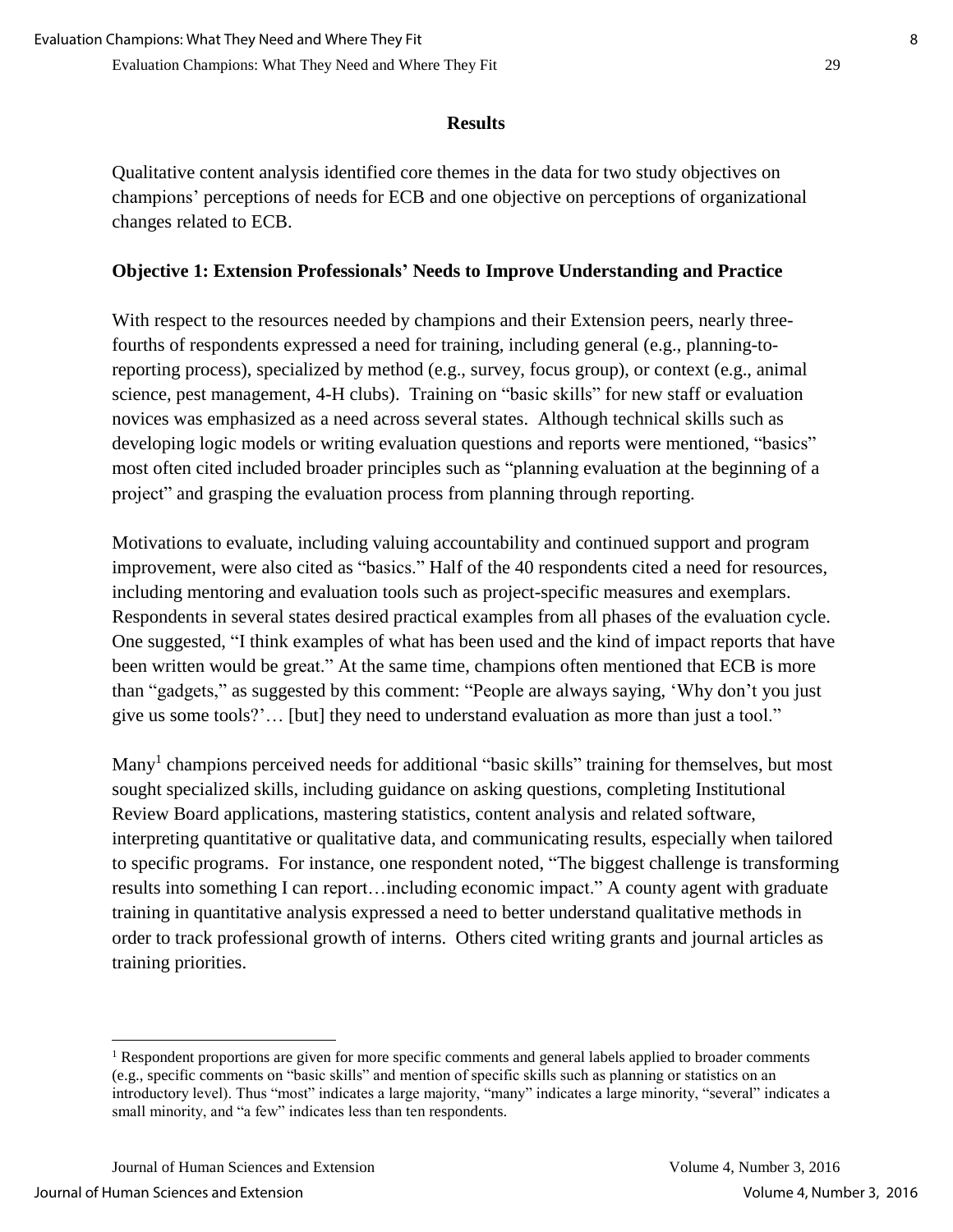Only one state provided extensive (lasting two years) professional development in evaluation. Champions who participated in that program as well as those with extensive graduate training or mentoring experience in other states were least likely to indicate a need for "basic skills" review and most likely to desire more specialized assistance. This pattern was consistent across disciplines (i.e., agriculture, 4-H, family and consumer sciences, and natural resources). More highly trained respondents also expressed the most confidence about where to find resources for emerging needs of trainers or agent-leaders. Regardless of prior training and experience, respondents consistently recognized the importance of refreshing prior knowledge and skills as well as building new skills.

Specialized training needs were typically related to a particular program and most effectively learned through doing evaluation of that program (Silliman et al., 2016). One agent summed up this need for learning in context as follows: "…on-going communication with experts…training, consulting, encouragement to learn…[and] building on capacity." Especially in those settings where formal training and expert consultation were limited, respondents cited the importance of peer-to-peer idea-exchange and resource-exchange through mentoring, online and face-to-face conferences, and project groups. Most champions served as informal mentors for individuals and project teams; thus, expressed needs often included tools and strategies for engaging lessexperienced peers in evaluation.

Beyond the need for training resources, respondents desired specific and clear guidelines on when, what, and to what degree to evaluate, as one indicated, "Would like to see more structure embodied in policies, regulations, and recommendations for conducting evaluations." Respondents were especially frustrated when policies, including those affecting reporting and promotion, were stated in one way and (in their view) enforced inconsistently. Since interviewees were champions for evaluation, less rigorous standards and support by administrators was often viewed negatively. Midcourse changes in program priorities, evaluation goals or tools, or funding cuts despite promising results, were especially frustrating. Inadequate resources for evaluation was a frequent theme. Resource deficits in time to complete evaluations, organizational support (e.g., technical and administrative), and recognition (e.g., affirmation more than awards) were more often cited than money as critical for effective evaluation. A youth agent suggested job realignment as one way to increase efficiency: "I spend a lot of my time on marketing, human resources, budgeting…those could be done more efficiently by others so that youth development staff could focus on programming and evaluation." In one state with quite limited training resources, an evaluation champion said, "staff needs the permission to make this [in-depth evaluation study] a one- to two-year goal and then have administration allow time for its development."

Champions in more than one state wanted to know more about how their data were used at the state level. Although several offered examples of their own evaluation use (e.g., program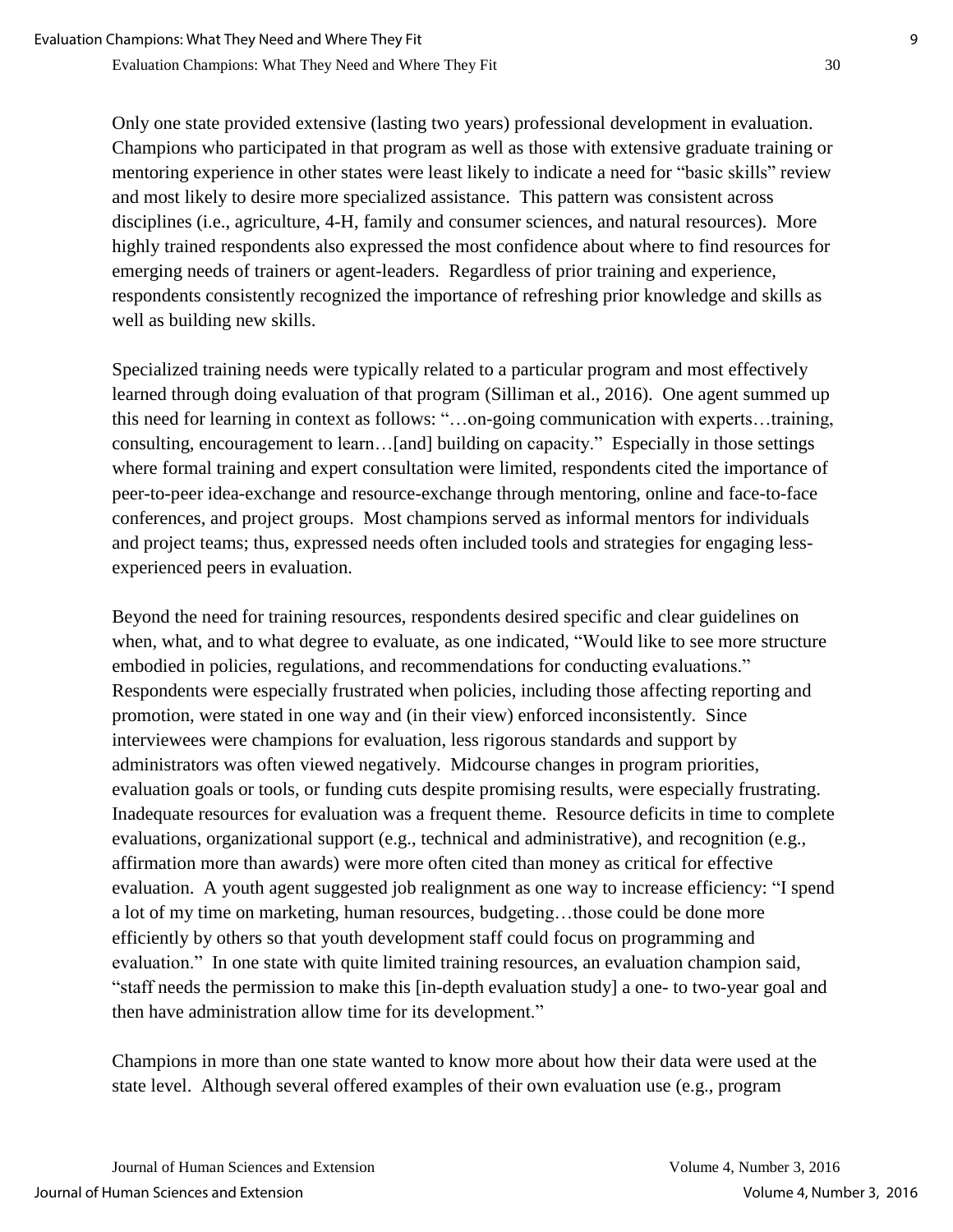improvement, staff training, evidence for funders, professional promotion), they were uncertain how data submitted to state data sets were used. Despite citing constraints on training, support, and time, champions consistently emphasized commitment to their work and desire to make a difference.

## **Objective 2: Extension Professionals' Needs Related to Technology and Online Resources**

Evaluation champions were also asked about professional needs for support in evaluation via technology. Champions reported website use and needs for more and better online tools for data collection, social media, analysis and reporting software, as well as online access to experts. Identified needs included established tools such as data entry and analysis software (e.g., Excel, Survey Monkey) and recent technologies such as Moodle training, clickers, Twitter, and webbased and smart phone applications for data collection and data entry. Not surprisingly, champions who were more experienced with technology generally expressed greater need for technology-related training and evaluation tools. Respondents also valued web tools and remote consultation for preparing reports, including templates and exemplars, fit to specific programs (e.g., health, STEM). Finally, the need to better understand stakeholder (grantor) expectations was a prominent theme in all sites and across disciplines.

Training needs emphasized availability of synchronous (e.g., webinars, live consulting) and asynchronous (e.g., web-based videos, fact sheets, Q&A, blogs) tools, as suggested:

Maybe a video that discusses a specific topic like how to analyze data in Excel and then how to effectively present the results…We need to do a better job in thinking about how to include evaluation before we begin a program. If there was a tool that helped us do that, it would be a great help.

One respondent recommended scrapping the current state reporting system in favor of a more dynamic, improvement-oriented approach. Recognizing the rise of a more technology-savvy generation of Extension workers, one champion quipped, "With changes in organizational culture and demographics of Extension organizations [e.g., more tech-savvy employees], new possibilities in technology are emerging."

One state in the study had initiated an extensive web-based system with information, tools, and access to experts and received multiple compliments from its champions, who saw possibilities for adding topics and audiences. Based on their experience, that state's respondents suggested tiered opportunities for mentoring based on evaluation experience, as suggested by this comment: "Additional opportunities for learning-by-doing and mentoring would help, especially with emphasis on the bigger picture of why and how we do evaluation and interpretation." Others in the same state recommended "just-in-time" access to experts, including working with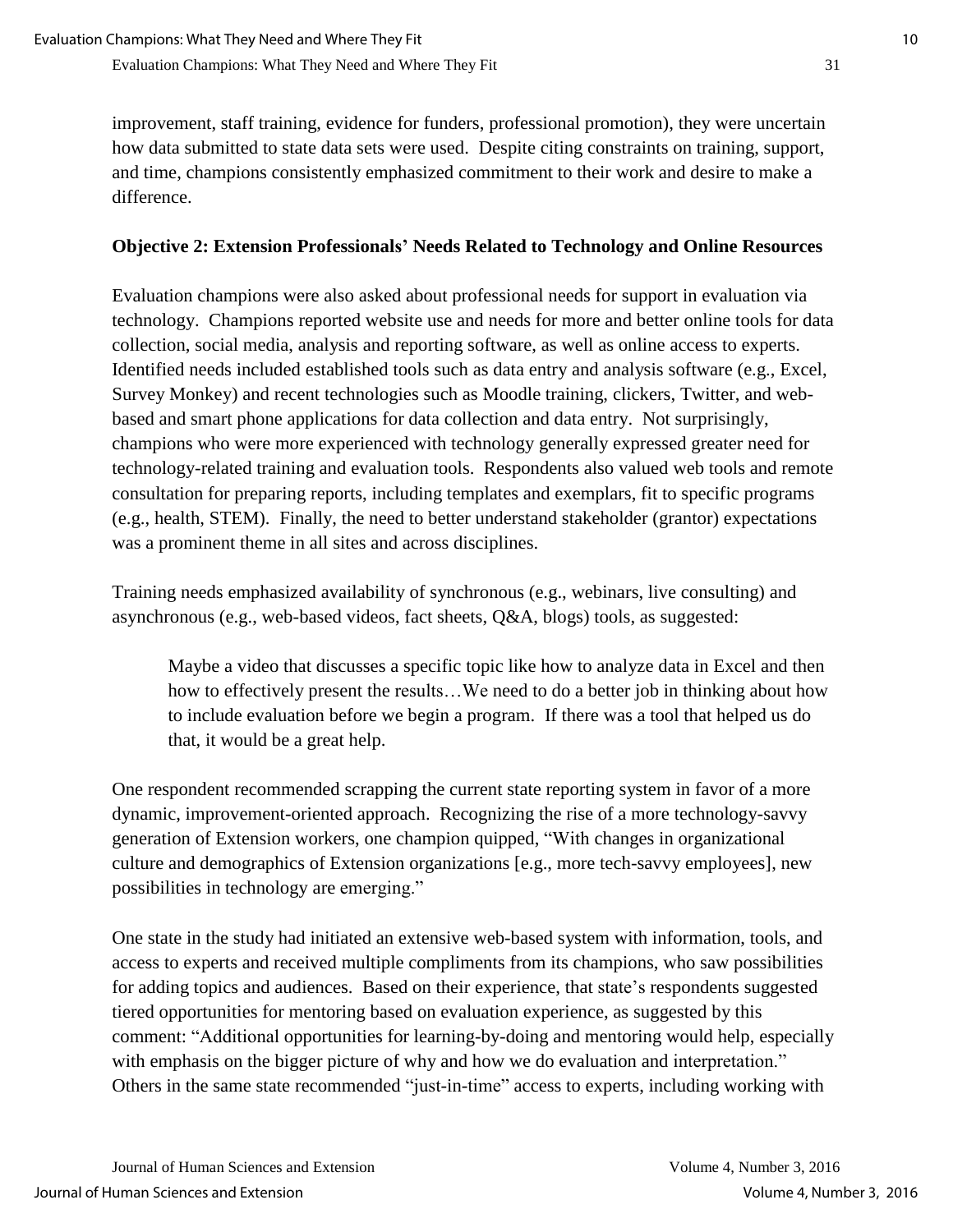design, statistics, and communications experts at proposal/program development, then receiving coaching as the project moved forward.

Peer and expert sharing of expertise was another advantage seen in technology: "It would be nice to consult with other peers across the country and have access to experts in certain areas." In fact, at least a few respondents in each state had participated in and desired more multistate webcasts and virtual projects. In the two states with the most online resources and interaction, champions reported consistent use and recommended expansion of resources. Needs for technology expertise were diverse and included evaluation innovations, as illustrated by one respondent: "Last year I hired a videographer to capture the message in a way that stakeholders get excited about."

## **Objective 3: Recommended Organizational Changes**

Evaluation champions responded to one item on organizational change. Overall, they expressed the need to foster a culture of evaluation in Extension. This theme was associated with making evaluation a priority and having clear, consistent messages about the importance and use of evaluation within the organization. In all states, respondents perceived unclear or inequitable expectations, fluctuating priorities, support, and accountability relative to program evaluation.

Respondents offered diverse views on the most appropriate source of change. Some champions recommended *administrative* changes while others emphasized *personal* and *team* initiative as a catalyst for organizational change. Similarly, some expressed the need for additional extrinsic rewards, while others advocated increased intrinsic motivation. Many champions urged more proactive administrative leadership: "A culture shift is needed in Extension so that evaluation is not seen as an afterthought or tack-on, but embraced for what it is and has the capacity to do." Another added, "The first thing is how important evaluation is to managers in the system. If an administrator doesn't need or request it, evaluation won't become a priority at the local level." Echoing comments about organizational needs, a few respondents in all states expressed skepticism about the priority of evaluation among state leaders, as follows: "Lip service is given to the need for evaluation…" but "…it is not truly 'on the radar' for those responsible for staff performance appraisal and raises." By contrast, one champion described how evaluation might become a more significant part of the culture: "Creating a norm or expectation for doing good evaluation—a culture for evaluation—among professional educators is an important part of making it part of our programming routine."

Greater communication, especially about evaluation use, was a significant theme, evident in this comment: "I would like to know and understand when and how my evaluation efforts were being put to use by the state office and communicated to others." Strengthening Extension plan-ofwork priorities and rewards that are already in place were perceived as concrete steps that all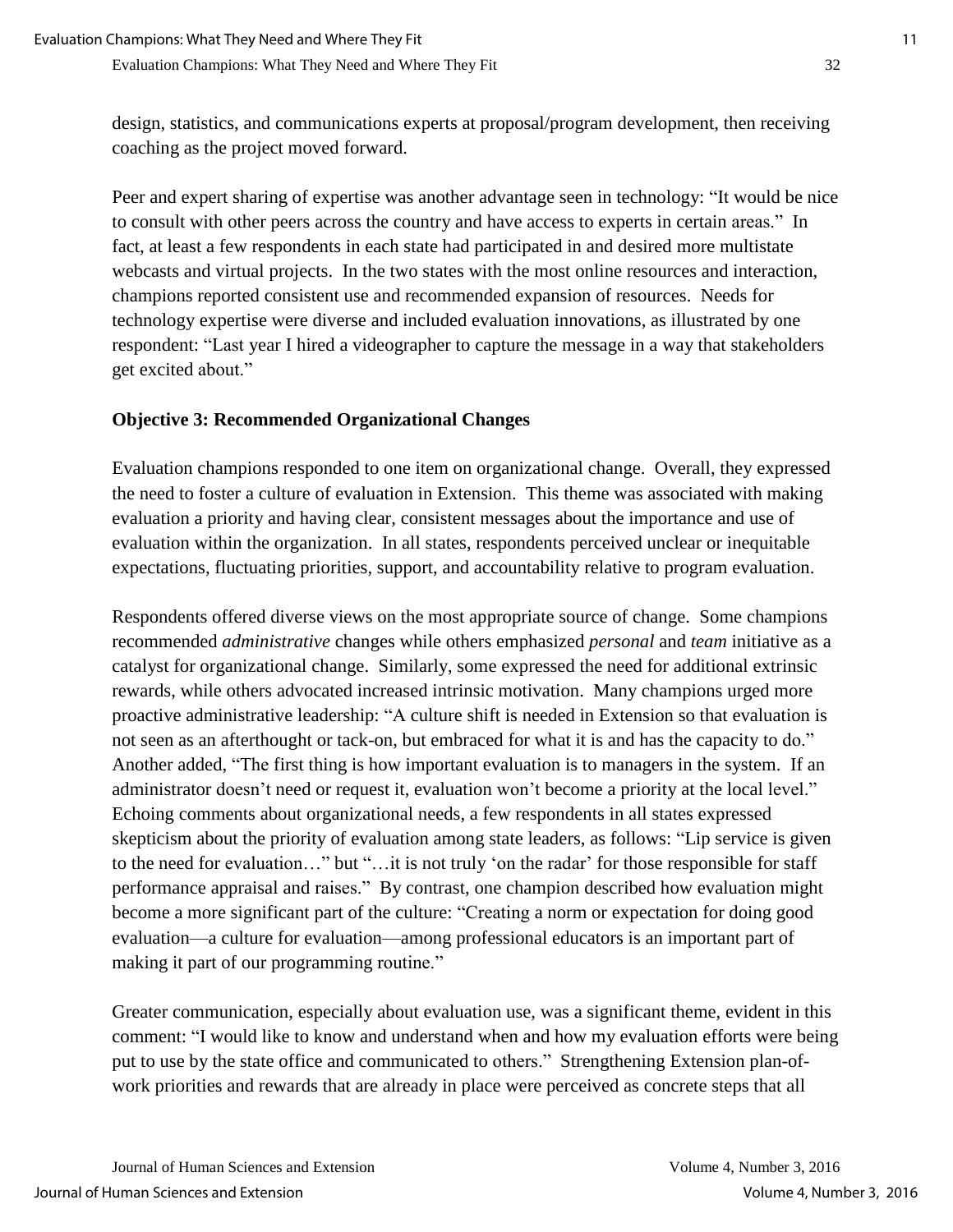Extension administrators could take to make evaluation a "do-able" job: "As an educator, there is a lot on my plate, and I don't think that evaluation is something that is given time or given as a priority part of my job."

Comments also reflected an increased emphasis on individual agency, as this illustrates:

The 'evaluation champions' idea is intriguing, and several of us in the state could do that informally, advocating and improving practice. One of us is good at the qualitative side, and I could provide expertise on the quantitative. It is a matter of time and administrative 'blessing' or encouragement.

One respondent saw the solution as a "both/and" rather than "either/or" responsibility: "Maybe it's a matter of changing perceptions that it's everybody's job and everybody can do it." Even when acknowledging a need, champions emphasized initiative: "What I would like to learn more about is tools and analysis so I am trying to talk to people about that more."

Most recommendations echoed answers to prior questions, including statewide and multistate training systems with access to diverse learning and consulting venues, data entry, analysis, and reporting tools. However, one experienced champion noted that perhaps training was not the only approach to organizational change: "Recruitment and hiring of people with high expectations for performance and evaluation skills is critical. Practices in recruitment, program evaluation, and performance evaluation must match stated standards for things to get better."

Several experienced evaluation champions urged greater attention to meaning in evaluation, with more in-depth "telling the story," including context, activity, value, and quality of programming. Likewise, efforts to integrate evaluation with programming, marketing, and resource development were recommended as needed improvements in all states. In addition to a plethora of self-directed learning and application efforts described on prior items, evaluation champions provided these examples: "In the past, it was hit-or-miss for me until I started looking for the evaluation track at conferences…and will continue to do so" and "[state-level intensive training] helps people develop tools they are going to use all the time... I will maintain [that] relationship to get continued guidance." Another respondent recommended more coordinated work: "It seems like we could do more multiple-county work, but are not quite there yet. So at least we need more sharing across counties." Others noted the need for a more systemic, longitudinal approach such as, "…having a more coordinated system of data collection and sharing so that multiple programs could track a youth's experience at several points of contact with Extension."

This study did not include items on the traits or dynamics of the Extension organizations or their larger ecosystems. Thus, findings cannot be fully contextualized. Nevertheless, many comments described and implied elements of those contexts that influence evaluation and ECB in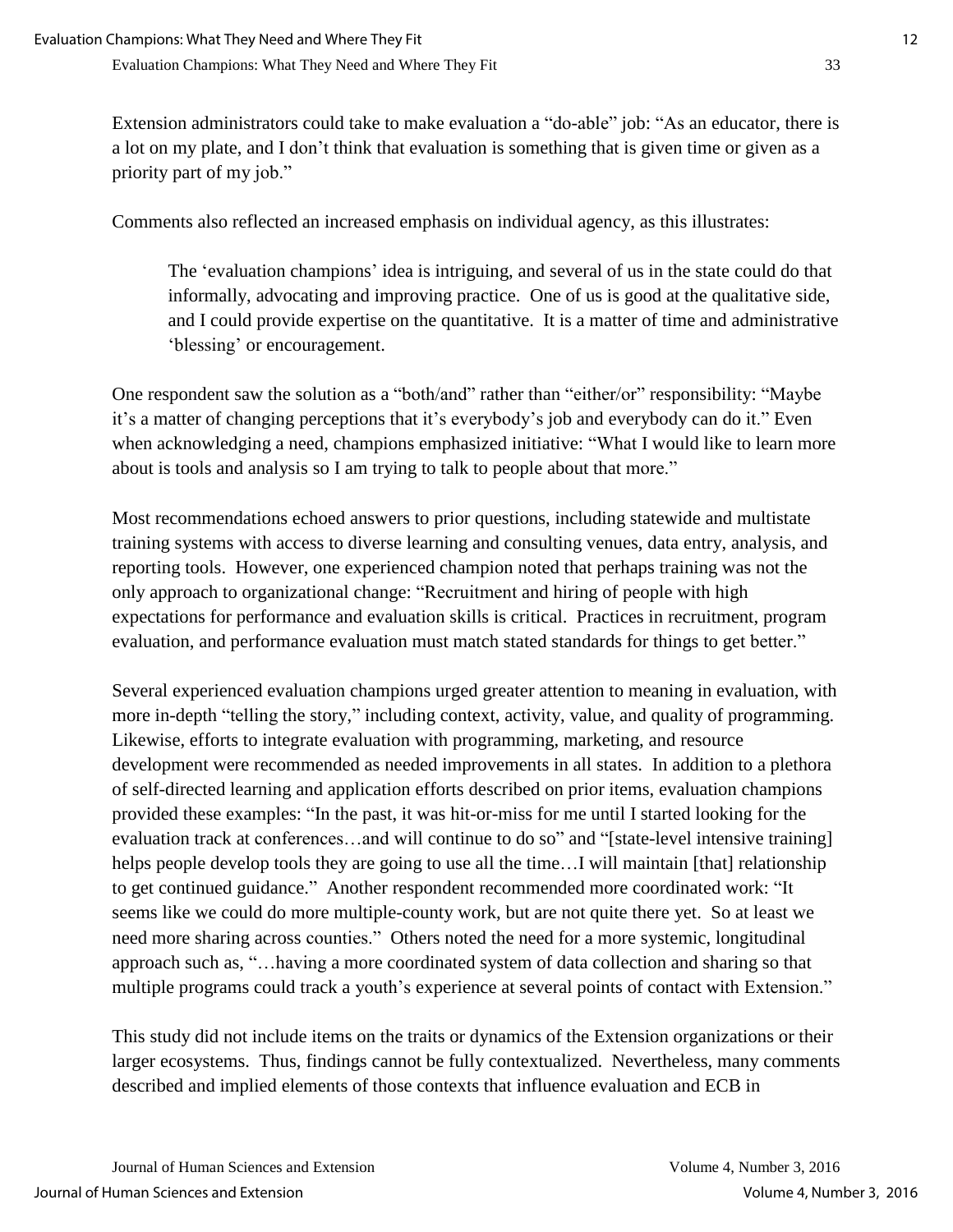Extension, and many themes were common to all systems. These included increasing expectations for accountability and decreasing resources, and need for clear communication about program purposes and benefits both within organizations and to broader communities. Each of the four Extension systems responded differently to this "squeeze," although efforts to train and resource new staff with reporting tools and skills were common to all. One system, building on a federally-funded evaluation innovation model, focused substantial human and fiscal resources in a two-year training program with selected staff. "Graduates" of this training maintained a community of practice and applied skills as *resource and support* experts for local, regional, and state program teams and local units.

#### **Discussion**

This is the first empirical study with evaluation champions, exploring perceptions of needs for training, technology resources, and evaluation capacity in four state Extension systems. Qualitative research serves to highlight themes rather than generalize results. Nevertheless, study themes related to training, technical assistance (e.g., evaluation tools, expert consultation), and practical experience corroborate major theoretical and empirical models describing evaluation competencies (Russ-Eft et al., 2008; Stevahn et al., 2005;) and capacity building (Arnold, 2006; Labin et al., 2012; Preskill & Boyle, 2008; Stevenson, Florin, Mills, & Andrade, 2002; Taylor-Powell & Boyd, 2008).

Champions' recommendations echoed prior studies on training needs for novices, including basic knowledge and skills learned in formal settings, together with practical skills gained through mentoring, project team learning, and expert consultation (Arnold, 2006; Baughman et al., 2010; Dillman, 2013; Harder et al., 2010: McClure et al., 2012; Stevenson et al., 2002). This pattern is also consistent with champions' own learning, as reported earlier (Silliman et al., 2016). Champions, averaging 15 years of service, self-identified needs highlighting data analysis, interpreting data for meaning, and effective reporting, consistent with higher-order needs of experienced staff surveyed by others (McClure et al., 2012; Stevenson et al., 2002). However, needs across the evaluation cycle and specific program areas were also mentioned, reflecting both the breadth of competencies (e.g., Stevahn et al., 2005; Taylor-Ritzler, Suarez-Balcazar, Garcia-Iriarte, Henry, & Balcazar, 2013) and tiers of understanding or mastery (Arnold et al., 2008; McClure et al., 2012) required for independent practice.

New knowledge enabled by open-ended interviews included champions' interest in revisiting basic skills as well as exploring more advanced topics (e.g., IRB, statistics, content analysis, interpreting data), desire for social networks and access to experts, value on rehearsing skills through practice and mentoring, and pursuit of new methods and technologies, characteristic of effective and resilient professionals and organizations (Argryis & Schön, 1978; Taylor-Powell & Boyd, 2008). Needs for practical support (e.g., time allowances, additional expertise, explicit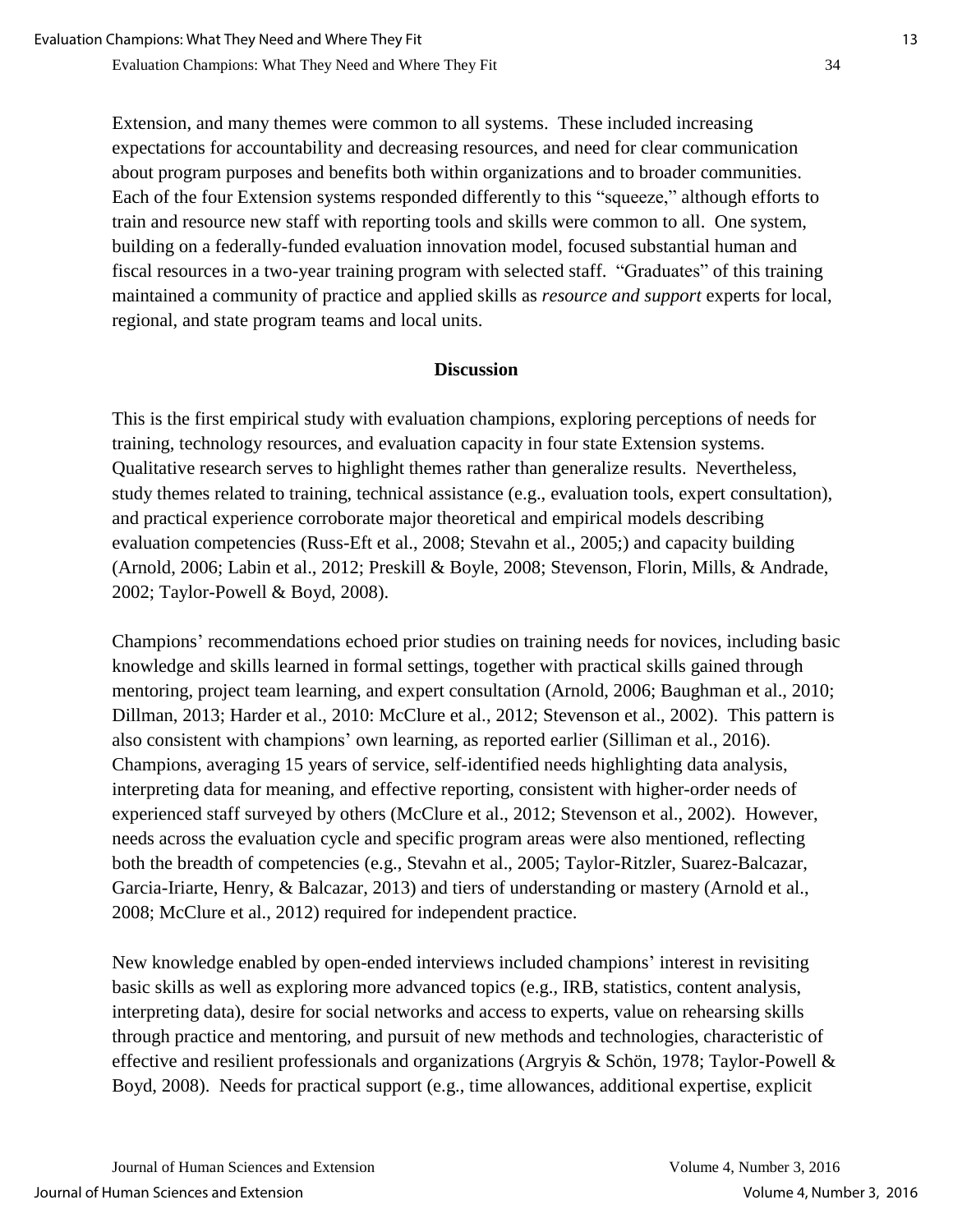rules and procedures) and emotional support (encouragement, recognition) were also mentioned and are discussed in relation to organizational changes below.

Interest in technology to enhance evaluation practice, delivery of training, and professional networking fits a growing trend (McClure et al., 2012) and may represent a viable alternative to declines in training and support resources and heavier workloads (Diem, Hino, Martin, & Meisenbach, 2011; Lakai et al., 2012; Seger, 2011).

Champions in all locations were resourceful in seeking, developing, and sharing resources electronically. However, those aided by organizational investments in training and resource systems (online and face-to-face) were better able to integrate evaluation into their work and build innovative applications such as cost-benefit calculators and communities of practice (Silliman et al., 2016). Success with e-learning (e.g., social media, webinars, networked project groups) and evaluation technologies (e.g., planning templates, online surveys, Excel spreadsheets), and multimedia dissemination (e.g., online newsletters, blogs, evaluation or instructional videos) may have increased interest in new technologies. However, such experiences may not be typical for Extension staff (Diem et al., 2011; Xu & Kelsey, 2012). Tech-savvy younger workers are accelerating these trends (Seger, 2011) and might be engaged as peer leaders in demonstrating applications, training, and infrastructure changes that exploit technologies. Also, champions' experience pointed to the value of technology for connecting with evaluation and content experts in state and national networks. Significantly, high tech and high-touch supports were viewed as complementary, with technology seen as extending access to and reach of peers and experts.

Themes related to organizational capacity building emphasized needs for both system-initiated (e.g., leader roles and communication, policies, infrastructure) and staff-initiated (e.g., selfmotivated learning, experimenting, networking) are broadly consistent with existing models (Labin et al., 2012; Preskill & Boyle, 2008; Taylor-Powell & Boyd, 2008), with unique challenges in each Extension context. Administrative leadership is best positioned to direct formal changes to structures and investments in training and support, identified as critical foundations for ECB (Taylor-Powell & Boyd, 2008). Administrators also exercise substantial informal influence through mentoring promising champions and supporting established champions advancing evaluation practice (King, 2007; Silliman et al., 2016).

Across the four systems studied, King's (2007) indicators of readiness for ECB were evident in administrative decisions to hire, listen to, train, support, and recognize, thus motivate, evaluation champions on both local and state settings. Use of project-based teams supported by experienced mentors and campus experts, enabled champions to learn from and contribute to evaluation processes (King, 2007; Silliman et al., 2016). However, champions also noted that formal policies and organizational expectations for outcome-based performance were not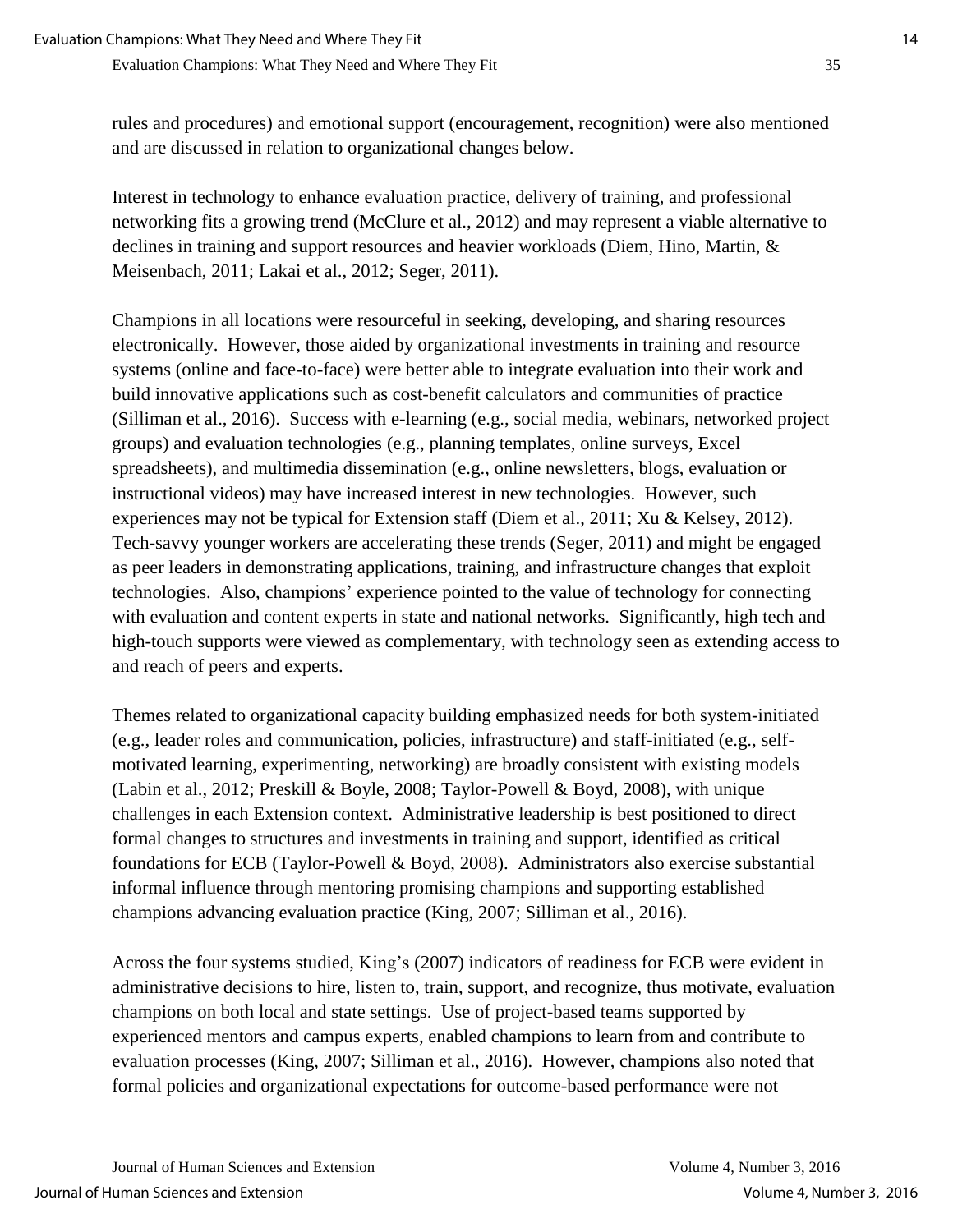consistently supported by ECB investments or performance standards and rewards. Champions attributed these trends in varying degrees to shifting administrative priorities, lack of clarity and consistency of communication, or lack of a systematic strategy for planning and evaluation use. Changing fiscal and human resources (e.g., budget cuts, attrition) significantly impacted policies, priorities, and program support.

Evaluation champions collaborated with "top-down" policies (e.g., evidence-based, outcomefocused), practices (e.g., project teams, mentoring), and resources (e.g., tools, experts) but initiated "bottom-up" *learning* and *doing* networks to "bridge the gap" or "lead the way" where organizational capacity was limited or lacking. Starting with a belief that "evaluation was everyone's job" because it was integral to program processes (e.g., action and reflection) and accountability, champions engaged clients, co-workers, and funders in improving programs, appreciating impacts, and learning to evaluate better (Silliman et al., 2016). Their recommendations for ECB collaboration between leaders "at the helm" and champions "in the trenches" emerged from participation in "top-down" investments emphasizing rigorous training, as well as in resourceful "bottom-up" efforts to develop tools or find training through campus, community, or national networks.

In either paradigm, organizational leaders must articulate clear and consistent expectations, supported by realistic assumptions about stakeholder needs and training, and they must give consistent attention to infrastructure and practice that promote evaluation quality and use (e.g., Preskill & Boyle, 2008). Champions can facilitate small-scale changes as advocates, model practitioners, mentors or trainers even without strong leadership (Arnold, 2006; Baughman et al., 2010), but have the potential, often untapped, to facilitate system change when empowered by innovative leadership. Their influence will likely be magnified by engagement with project teams and in-state or multistate online networks (Arnold, 2006; McClure et al., 2012; Baughman, et al., 2010). Champions' insight and "insider" experience might be engaged in determining ECB needs and monitoring progress, since novice staff are less likely to know their own needs. Champions can also help shape policies, lead training and mentoring, and help evaluate ECB and practice systems.

## **Limitations**

This study yielded insights consistent with current practice wisdom, but findings should be applied with caution, recognizing that this is a one-time, qualitative study conducted with a purposive sample. More systematic sampling of diverse organizations, more detailed examination of contexts and conditions over time, and use of a mixed-methods design to capture both depth and breadth would generate richer data and enhance transferability. Sample selection through peer nomination, relative to random sampling, may have introduced bias toward certain types of individuals unrelated to their championing of evaluation. Finally, qualitative interviews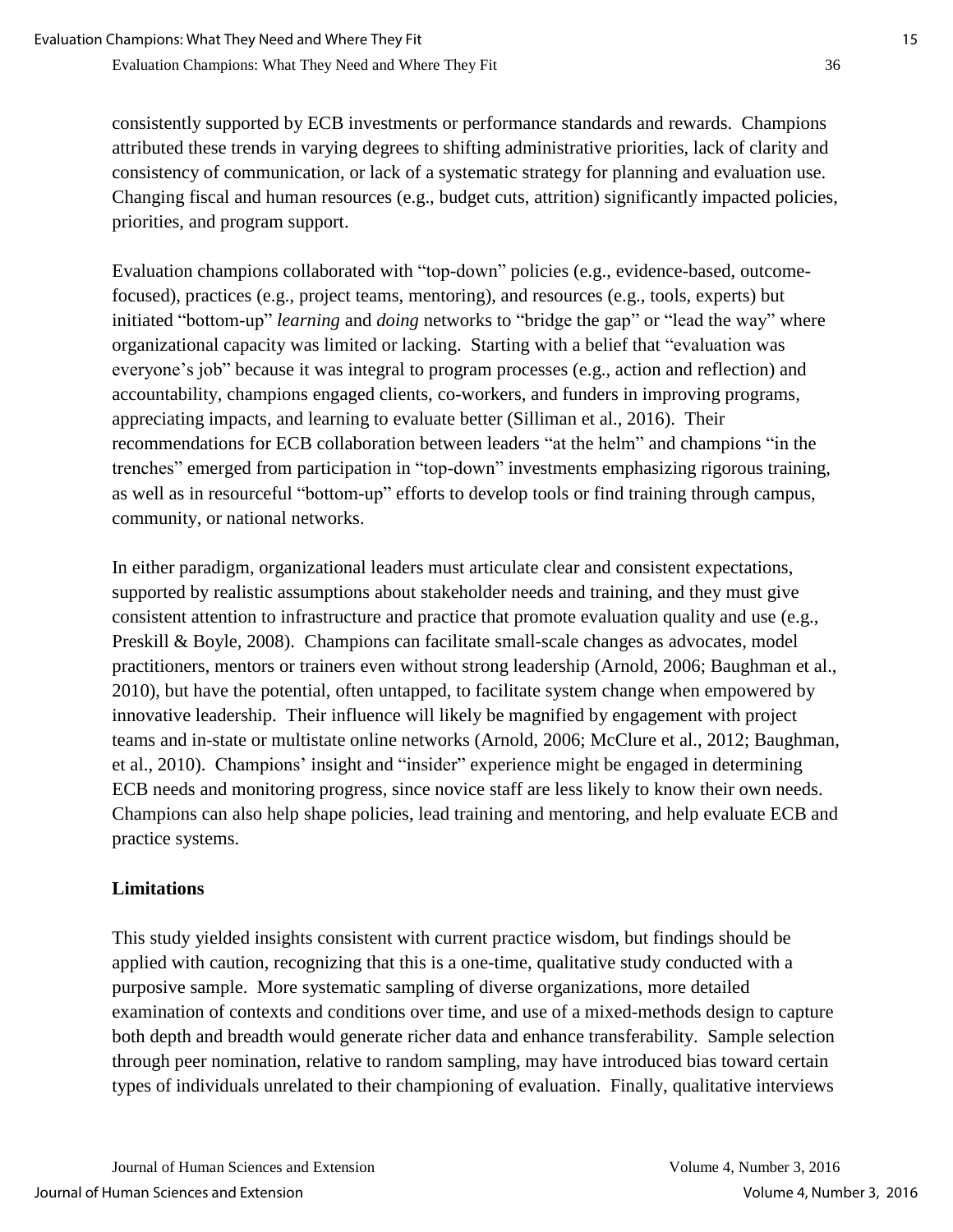provided in-depth, in-context information (Stevenson et al., 2002) but might have produced a richer data set if complemented by a survey addressing a broad range of topics (Taylor-Ritzler et al., 2013).

Interviews utilized written notation, paraphrasing, and in-process and follow-up processes that were efficient and thorough but might have been enhanced with audio recording and full verbatim transcription. Coders found more variation by context and respondent experience than initially identified by interviewers, but differences among coders were not analyzed systematically. Diverse perspectives and negotiated consensus of multiple coders aided accuracy and thoroughness of content analysis, yet different coders or processes may have generated different conclusions.

### **Recommendations for Practice, Research, and Policy**

Emergence of evaluation champions indicates readiness for ECB (King, 2007). This study suggests that champions represent a strategic asset for building capacity, influencing leaders, policies, and practices. Recommendations for engaging champions and further investigating their work follow. Those implementing recommendations should "handle with care," remembering that evaluation champions' insights emerged from and must be applied in complex and changing contexts (Franz & Townson, 2008).

**Practice.** Trends toward lean management, rapid and relevant learning, and social networking recommend investments in champions that are positioned to identify needs and integrate new ideas and technologies at strategic points (e.g., projects, mentoring, and conferencing) more efficiently than a single evaluation expert. Cultivating champions through early career "basics" training, mentoring, and networking builds a culture for high expectations and performance. Engaging champions as partners with experts and administrators, supporting their continued growth (e.g., basic and specialized skills), and empowering their contributions (e.g., training, mentoring, developing tools and exemplars, peer assessment, and influence) compounds early training. Clearly, an important way to continuously cultivate champions is to offer formal or informal recognition and appreciation of their evaluation efforts. Finally, investments in hightech online tools for training, cross-state networking, and managing evaluation (e.g., planning, data entry, analysis, reporting) complement high-touch mentoring and project team work, promoting high performance, efficiency, and growth in capacity.

Champions serve as catalysts for professional and program growth across disciplines, regions, and generations. Champions need different kinds of support because they have differing gifts, positions, challenges, and opportunities. Champions need to grow, connect, reflect, and do creative work in balance with contributing to organizational needs.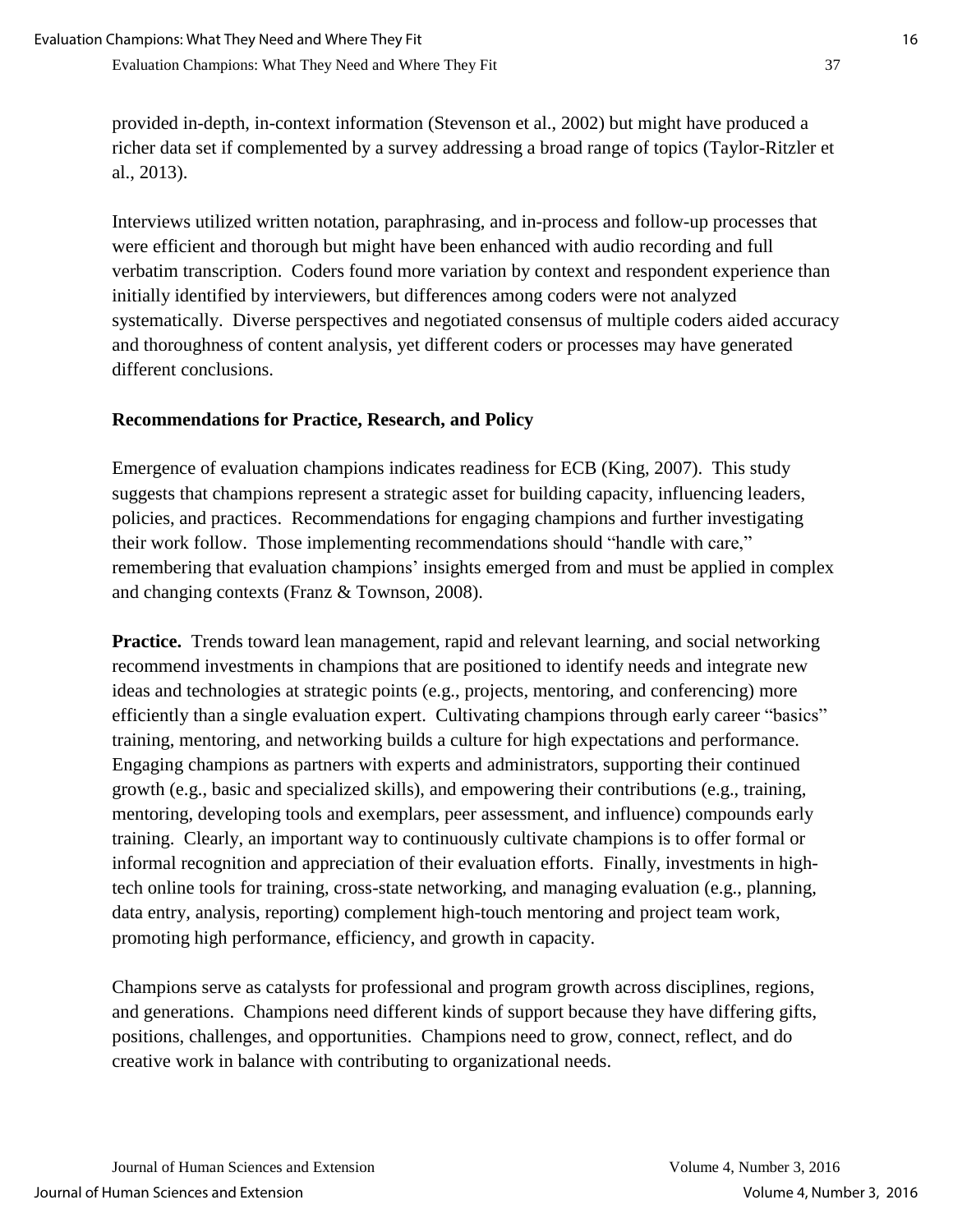**Research.** Exploratory research typically raises more questions than it answers, so in expanding practice wisdom on roles and contexts of champions (King, 2007; Warrick, 2009) this study identifies promising lines of research on professional practice and development, evaluation use, and evaluation capacity building. Going forward, more systematic and in-depth examination of champions' needs, contexts, and organizational dynamics from champions' own and others' perspectives (e.g., peers, clients, administrators, expert evaluators) is needed. Such research would enhance understanding of when, where, and how training, resources, and supports, formal and informal, might improve their effectiveness. Research within organizations or teams of all sizes and purposes would expand focus beyond larger Extension systems.

Research should explore assets and limitations of champions as monitors of individual and organizational needs or as interpreters of organizational goals (whether as supervisor or peer), elements identified with building evaluation knowledge and skills (Dillman, 2013; King, Stevahn, Ghere, & Minnema, 2001). Investigation of separate and conjoint work and impact of front-line champions and evaluation or subject matter experts would provide a better view to staffing and training patterns that promote ECB.

The study invites further research on effectiveness of online learning, networking, and needs assessment as "just-in-time" tools for project development, management, and organizational capacity. Likewise, roles and effects of technology throughout the evaluation cycle deserve further investigation. Given the expressed value on exemplars, process-oriented research should focus on ways in which champions and their peers learn and share evaluation knowledge and skills gained in project team experiences.

Research on organizational investments and policies regarding evaluation and capacity building might contribute to more effective management and professional development. Finally, the process of investigating champions' roles, needs, and effects can be refined and expanded by more rigorous and longitudinal research.

Policy and procedures. Champions' perceptions of organizational dynamics and leader roles invite further research into the importance of expectations and supports for evaluation quality, consistency, and capacity in building a culture of evaluative thinking and doing. Additionally, research might focus on the relative importance of hiring, professional development, or promotion decisions relative to training and support in building evaluation capacity.

Strategic and program plans should incorporate evaluation champions as advocates, mentors, and trainers alongside evaluation and subject matter experts in all dimensions of evaluation training and management (Preskill & Boyle, 2008). Additional training and support resources, dedicated time, and recognition will significantly enhance champions' effectiveness and resilience in these demanding roles.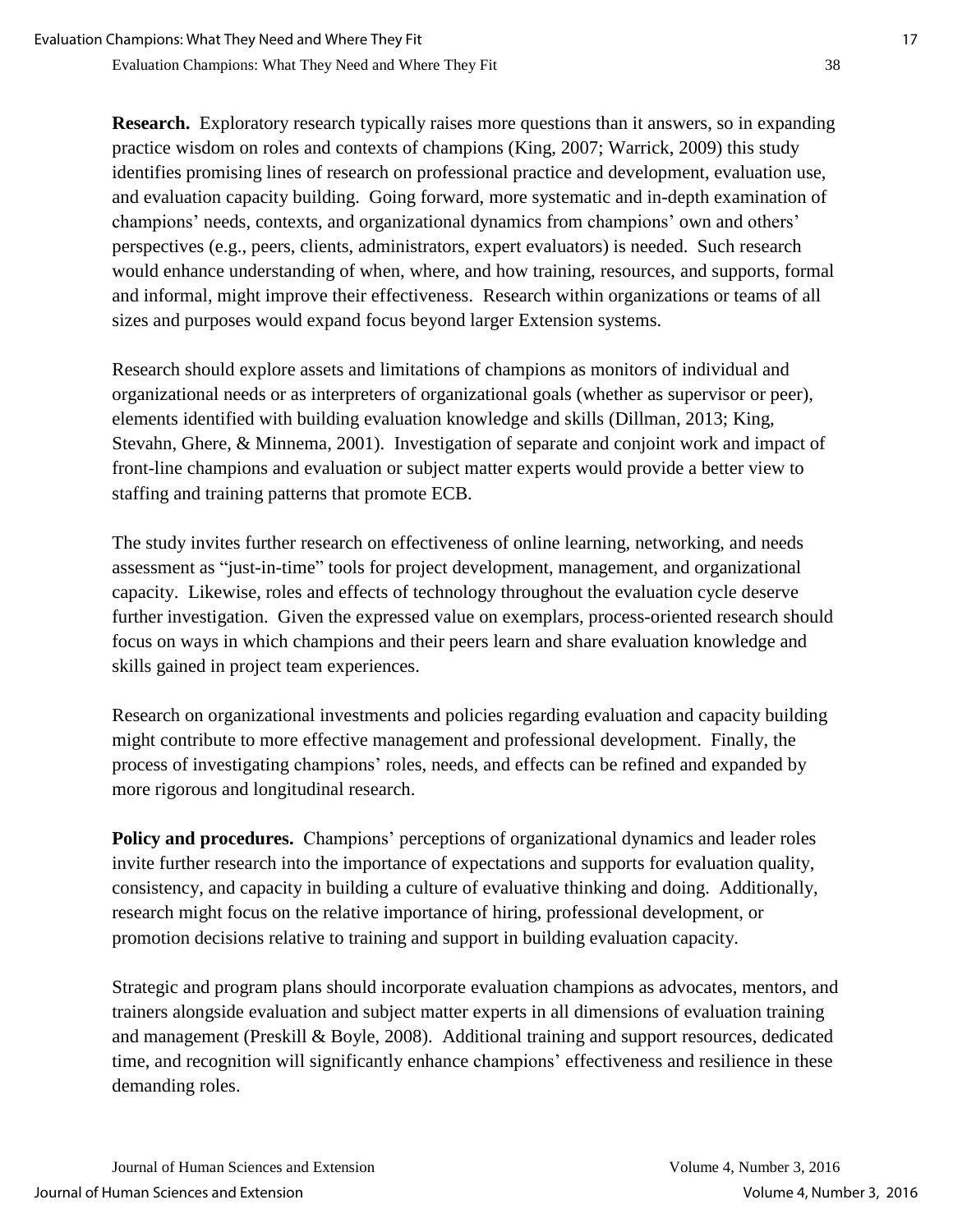#### **References**

- Argryis, C., & Schön, D. (1978). *Organizational learning: A theory of action perspective.* Reading, MA: Addison-Wesley.
- Arnold, M. E. (2006). Developing evaluation capacity in extension 4-H field faculty: A framework for success. *American Journal of Evaluation, 27*(2), 257–269. doi:10.1177/1098214006287989
- Arnold, M. E. (2015). Connecting the dots: Improving Extension program planning with program umbrella models. *Journal of Human Sciences and Extension, 3*(2), 48–67. Retrieved from

http://media.wix.com/ugd/c8fe6e\_8dc5ad8ded104e858ee022fb1ff055d8.pdf

- Arnold, A., Calvert, M., Cater, M., Evans, W., LeMenestrel, S., Silliman, B., & Walahoski, J. (2008). *Evaluating for impact: Educational content for professional development*. Washington, DC: National 4-H Council.
- Baker, L., & Hadley, G. (2014). The new agent: A qualitative study to strategically adapt new agent professional development. *Journal of Extension, 52*(5), Article 5FEA3. Retrieved from http://www.joe.org/joe/2014october/a3.php
- Baughman, S., Arnold, M., Boyd, H. H., Franz, N. K., Mead, J. P., Rowe, E., & Silliman, B. (2010). Evaluating for impact: Professional development educational content delivery through learning communities. *Journal of Extension*, *48*(3), Article 2TOT3. Retrieved from http://www.joe.org/joe/2010june/tt3.php
- Baughman, S., Boyd, H. H., & Franz, N. K. (2012). Non-formal educator use of evaluation results. *[Evaluation and Program Planning,](javascript:__doLinkPostBack() 35*(3), 329–336. doi:10.1016/j.evalprogplan.2011.11.008
- Brodeur, C. W, Higgins, C., Galindo-Gonzalez, S., Craig, D. D., & Haile, T. (2011). Designing a competency-based new county Extension personnel training program: A novel approach. *Journal of Extension, 49*(3), Article 3FEA2. Retrieved from http://www.joe.org/joe/2011june/pdf/JOE\_v49\_3a2.pdf
- Buckley, J., Archibald, T., Hargraves, M., & Trochim, W. M. (2015). Defining and teaching evaluative thinking: Insights from research on critical thinking. *American Journal of Evaluation*, *36*(3), 375–388. doi:10.1177/1098214015581706
- Carman, J. G. (2007). Evaluation practice among community-based organizations: Research into the reality. *American Journal of Evaluation, 28*(1), 60–75. doi:10.1177/1098214006296245
- Carman, J. G., Fredericks, K. A., & Introcaso, D. (2008). Government and accountability: Paving the way for nonprofits and evaluation. In J. Carman & K. Fredericks (Eds.), Nonprofits and evaluation (pp. 5–12). *New Directions for Evaluation*, *2008*(119)*.* doi:10.1002/ev.265
- Charmaz, K. (2014). *Constructing grounded theory* (2nd ed.). Thousand Oaks, CA: Sage.
- Compton, D. W., Baizerman, M. L., & Hueftle-Stockdill, S. (Eds.). (2002). The art, craft, and science of evaluation capacity building. *New Directions for Evaluation, 2002*(93).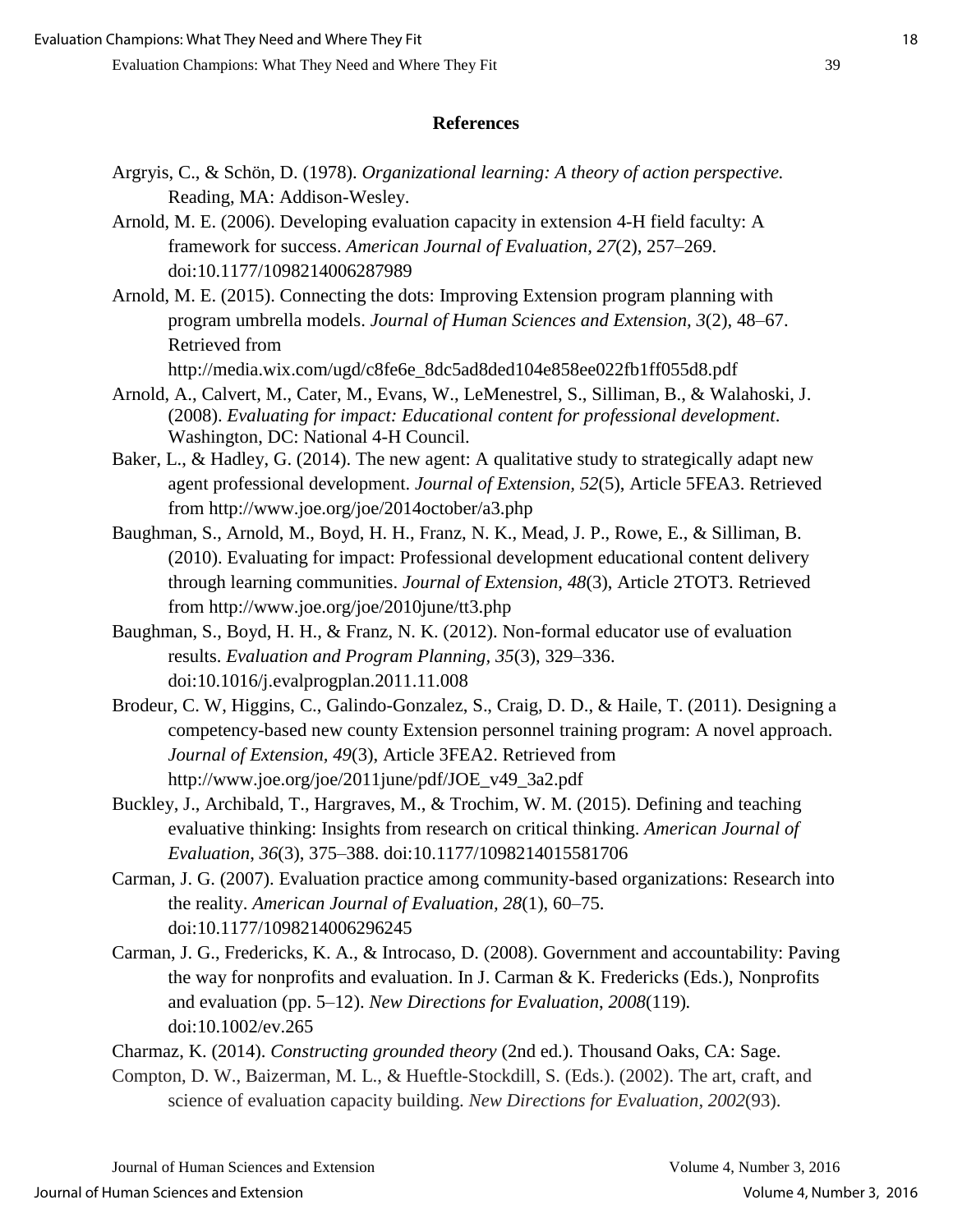- Creswell, J. W. (1998). *Qualitative inquiry and research design: Choosing among five traditions*. Thousand Oaks, CA: Sage.
- Diem, K. G. (2009). Preparing youth development professionals to be successful: How do the needs of Extension/4-H compare to those of other organizations? *Journal of Extension, 47*(1), Article 1RIB1. Retrieved from http://www.joe.org/joe/2009february/rb1.php
- Diem, K. G., Hino, J., Martin, D., & Meisenbach, T. (2011). Is Extension ready to adopt technology for delivering programs and reaching new audiences? *Journal of Extension, 49*(6), Article 6FEA1. Retrieved from http://www.joe.org/joe/2011december/a1.php
- Dillman, L. M. (2013). Evaluator skill-acquisition: Linking educational experiences to competencies. *American Journal of Evaluation, 34*(2), 270–285. doi:10.1177/1098214012464512
- Franz, N. K., & Townson, L. (2008). The nature of complex organizations: The case of Cooperative Extension. In M. T. Braverman, M. Engle, M. E. Arnold, & R. A. Rennekamp (Eds.), Program evaluation in a complex organizational system: Lessons from Cooperative Extension (pp. 5–14)*. New Directions for Evaluation, 2008*(120). doi:10.1002/ev.272
- Garst, B., Baughman, S., & Franz, N. (2014). Benchmarking professional development practices across youth-serving organizations: Implications for Extension. *Journal of Extension, 52*(5), Article 5FEA2. Retrieved from http://www.joe.org/joe/2014october/a2.php
- Ghimire, N. R., & Martin, R. A. (2013). Does evaluation competence of Extension educators vary by their program area of responsibility? *Journal of Extension, 51*(6), Article 6RIB1. Retrieved from http://www.joe.org/joe/2013december/rb1.php
- Harder, A., Place, N. T., & Scheer, S. D. (2010). Towards a competency-based Extension education curriculum: A Delphi study. *Journal of Agricultural Education, 51*(3), 44–52. doi:10.5032/jae.2010.03044
- King, J. A. (2007). Developing evaluation capacity through process use. In J. B. Cousins (Ed.), Process use in theory, research, and practice (pp. 45–59). *New Directions for Evaluation*, *2007*(116). doi:10.1002/ev.242
- King, J. A., Stevahn, L., Ghere, G., & Minnema, J. (2001). Toward a taxonomy of essential evaluator competencies. *American Journal of Evaluation, 22*(2), 229–247. doi:10.1177/109821400102200206
- Kluchinski, D. (2014). Evaluation behaviors, skills, and needs of Cooperative Extension agricultural and resource management field faculty and staff in New Jersey. *Journal of the National Association of County Agricultural Agents, 7*(1). Retrieved from http://www.nacaa.com/journal/index.php?jid=349
- Kvale, S., & Brinkmann, S. (2008). *Interviews: Learning the craft of qualitative research interviewing* (2<sup>nd</sup> ed.). Thousand Oaks, CA: Sage.
- Labin, S. N., Duffy, J. L., Meyers, D. C., Wandersman, A., & Lesesne, C. A. (2012). A research synthesis of the evaluation capacity building literature. *American Journal of Evaluation, 33*(3), 307–338. doi:10.1177/1098214011434608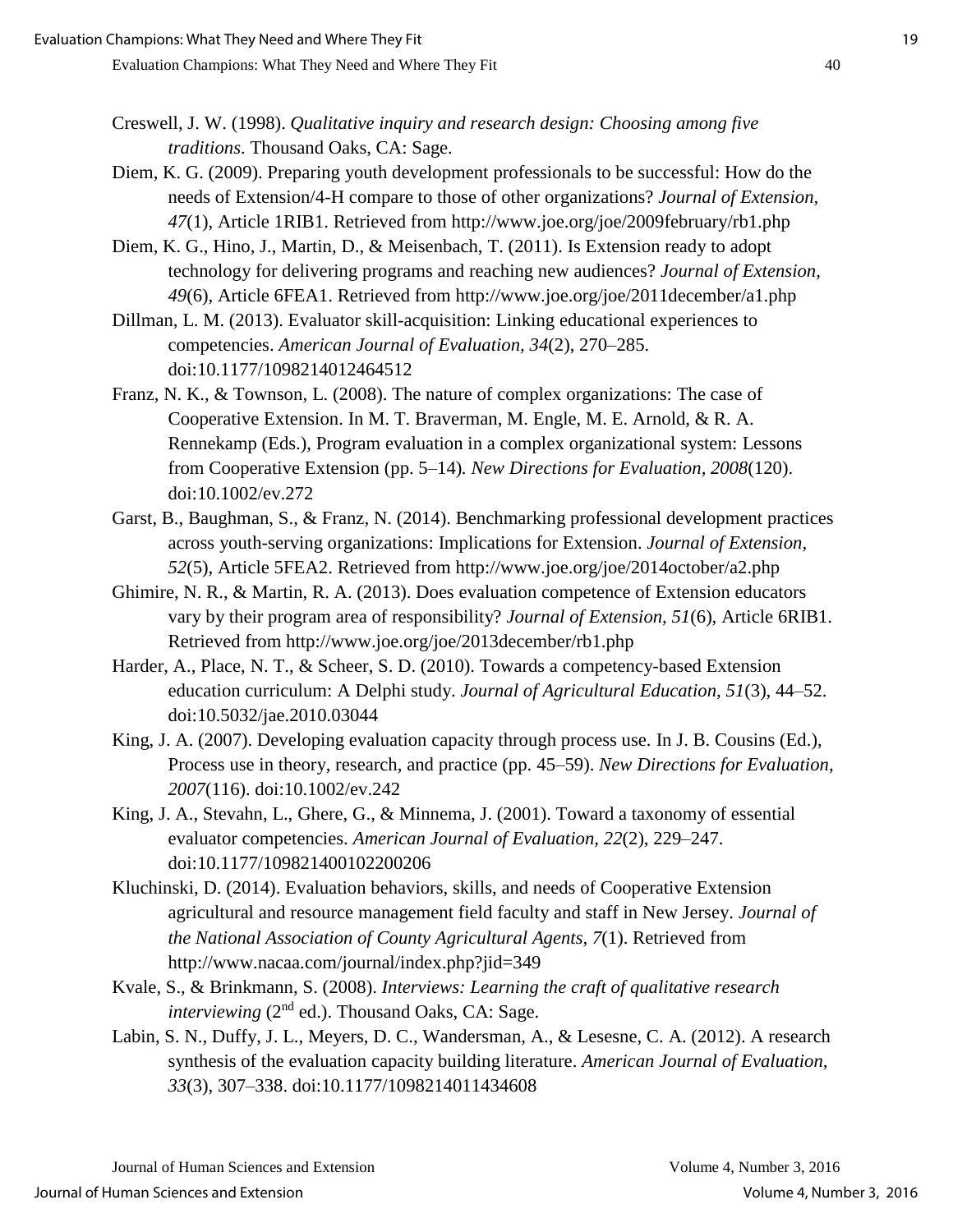- Lakai, D., Jayaratne, K. S. U., Moore, G. E., & Kistler, M. (2012). Barriers and effective educational strategies to develop Extension agents' professional competencies. *Journal of Extension, (50)*4, Article 4RIB1. Retrieved from http://www.joe.org/joe/2012august/rb1.php
- Lamm, A. J., & Israel, G. D. (2011). An organizational approach to understanding evaluation in Extension. *Journal of Agricultural Education, 52*(4), 136–149. doi:10.5032/jae.2011.04136
- Lamm, A. J., Israel, G. D., & Harder, A. (2011). Getting to the bottom line: How using evaluation results to enhance Extension programs can lead to greater levels of accountability. *Journal of Agricultural Education, 52*(4), 44–55. doi:10.5032/jae.2011.04044
- Lekies, K., & Bennett, A. (2011). The evaluation attitudes and practices of 4-H educators. *Journal of Extension, 49(*1), Article 1RIB2. Retrieved from http://www.joe.org/joe/2011february/rb2.php
- Llewellyn, D. (2013). Finding first-year success in Extension: Navigating stakeholder needs and institutional expectations. *Journal of Human Sciences and Extension, 1*(1), 115–124.
- Maxwell, J. A. (1996). *Qualitative research design: An interactive approach* (1<sup>st</sup> ed.). Thousand Oaks, CA: Sage.
- McClure, M. M., Fuhrman, N. E., & Morgan, A. C. (2012). Program evaluation competencies of Extension professionals: Implications for continuing professional development. *Journal of Agricultural Education, 53*(4), 85–97. doi:10.5032/jae.2012.04085
- Mertens, D. M. (2005). *Research and evaluation in education and psychology: Integrating diversity with quantitative, qualitative, and mixed methods* (2nd ed.). Thousand Oaks, CA: Sage.
- Miles, M. B., & Huberman, A. M. (1994). *Qualitative data analysis: An expanded sourcebook*  (2nd ed.). London, England: Sage.
- Morford, S., Kozak, R., Suvedi, M., & Innes, J. (2006). Factors affecting program evaluation behaviours of natural resource Extension practitioners—motivation and capacity building. *Journal of Extension, 44*(3), Article 3FEA7. Retrieved from http://www.joe.org/joe/2006june/a7p.shtml
- National Professional Development Task Force. (2004). *New foundations for the 4-H youth development profession.* Washington, DC: National 4-H Council.
- Nevis, E. C., DiBella, A. J., & Gould, J. M. (1995). Understanding organizations as learning systems. *MIT Sloan Management Review, 36*(2), 73–85. Retrieved from http://sloanreview.mit.edu/article/understanding-organizations-as-learning-systems/
- Preskill, H., & Boyle, S. (2008). A multidisciplinary model of evaluation capacity building. *American Journal of Evaluation, 29*(4), 443–459. doi:10.1177/1098214008324182
- Radhakrishna, R., & Martin, M. (1999). Program evaluation and accountability training needs of Extension agents. *Journal of Extension, 37*(3), Article 3RIB. Retrieved from http://www.joe.org/joe/1999june/rb1.php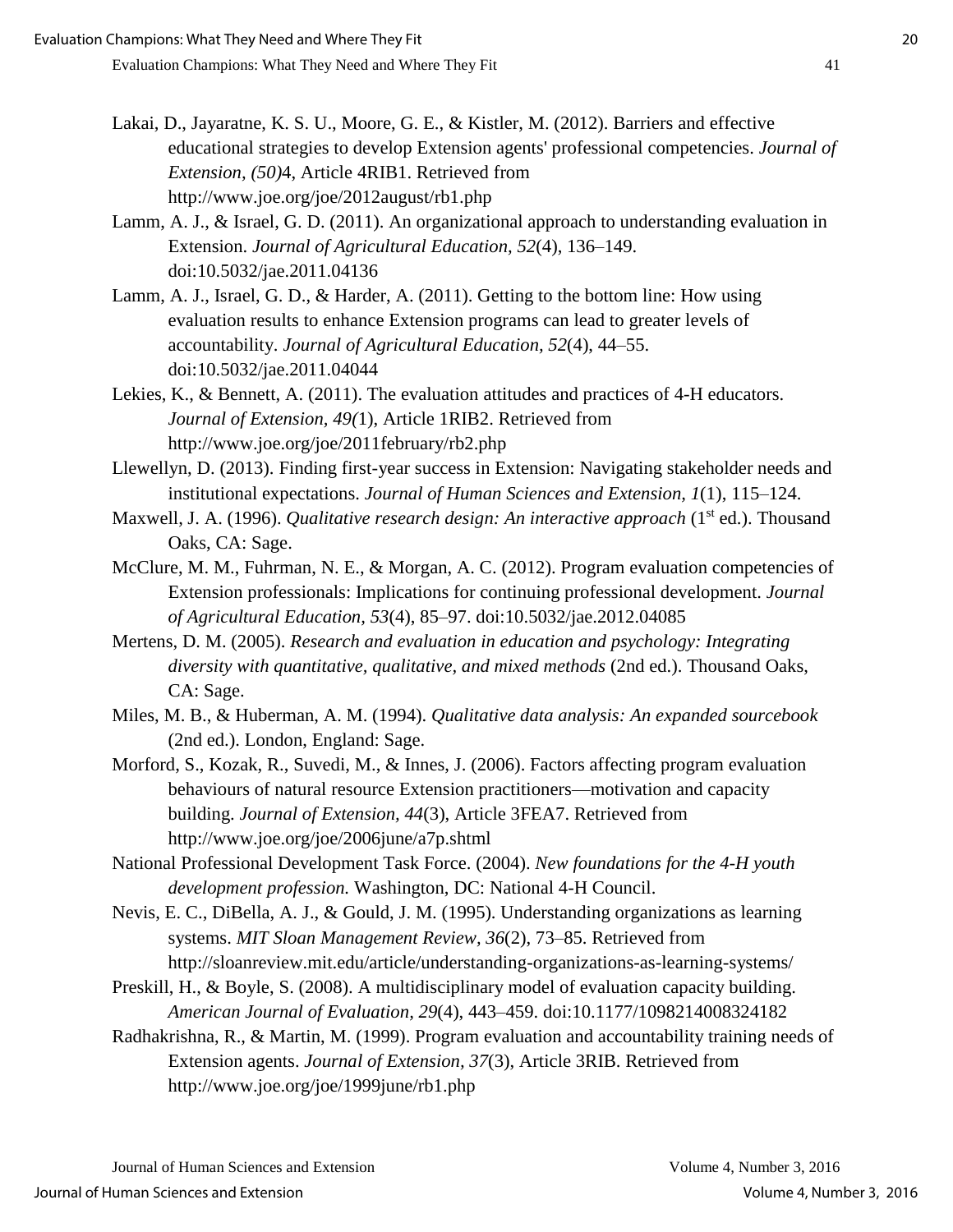- Rennekamp, R. A., & Arnold, M. (2009). What progress, program evaluation: Reflections on a quarter-century of Extension evaluation practice. *Journal of Extension, 47(*3), Article 3COM1. Retrieved from http://www.joe.org/joe/2009june/pdf/JOE\_v47\_3comm1.pdf
- Rennekamp, R. A., & Engle, M. (2008). A case study in organizational change: Evaluation in Cooperative Extension. In M. T. Braverman, M. Engle, M. E. Arnold, & R. A. Rennekamp (Eds.), Program evaluation in a complex organizational system: Lessons from Cooperative Extension (pp. 15–26). *New Directions for Evaluation, 2008*(120). doi:10.1002/ev.273
- Rodgers, M. S., Hillaker, B. S., Haas, B. E., & Peters, C. (2012). Taxonomy for assessing evaluation competencies in Extension. *Journal of Extension, 50*(4), Article 4FEA2. Retrieved from http://www.joe.org/joe/2012august/a2.php
- Russ-Eft, D., Bober, M. J., de la Teja, I., Foxon, M., & Koszalka, T. A. (2008). *Evaluator competencies: Standards for the practice of evaluation in organizations*. San Francisco, CA: Jossey-Bass.
- Russ-Eft, D., & Preskill, H. (2009). *Evaluation in organizations: A systematic approach to enhancing learning, performance, and change* (2<sup>nd</sup> ed.). New York, NY: Basic Books.
- Scheirer, M. A. (2005). Is sustainability possible? A review and commentary on empirical studies of program sustainability. *American Journal of Evaluation, 26*(3), 320–347. doi:10.1177/1098214005278752
- Schwartz, M. H., & Gibson, J. (2010). A needs assessment of aquaculture Extension agents, specialists, and program administrators in Extension programming. *Journal of Extension, 48*(2), Article 2FEA6. Retrieved from http://www.joe.org/joe/2010april/a6.php
- Seger, J. (2011). The new digital [st]age: Barriers to the adoption and adaption of new technologies to deliver Extension programming and how to address them. *Journal of Extension, 49*(1), Article 1FEA1. Retrieved from http://www.joe.org/joe/2011february/pdf/JOE\_v49\_1a1.pdf
- Senge, P., Kliener, A., Roberts, C., Ross, R., Roth, G., & Smith, B. (1999). *The dance of change: The challenges of sustaining momentum in learning organizations*. New York, NY: Doubleday.
- Silliman, B., Crinion, P., & Archibald, T. (2016). Evaluation champions: What they do, why they do it, and why it matters to organizations. *Journal of Human Sciences and Extension, 4*(3), 1-21.
- Silliman, B., & Guin, A. (2012). Tracking evaluation capacity with youth professionals. *Journal of Youth Development*, *7*(1), Article 120701FA002.
- Stevahn, L., King, J. A., Ghere, G., & Minnema, J. (2005). Establishing essential competencies for program evaluators. *American Journal of Evaluation, 26*(1), 43–59. doi:10.1177/1098214004273180
- Stevenson, J. F., Florin, P., Mills, D. S., & Andrade, M. (2002). Building evaluation capacity in human service organizations: A case study. *Evaluation and Program Planning, 25*(3), 233–243. doi:10.1016/S0149-7189(02)00018-6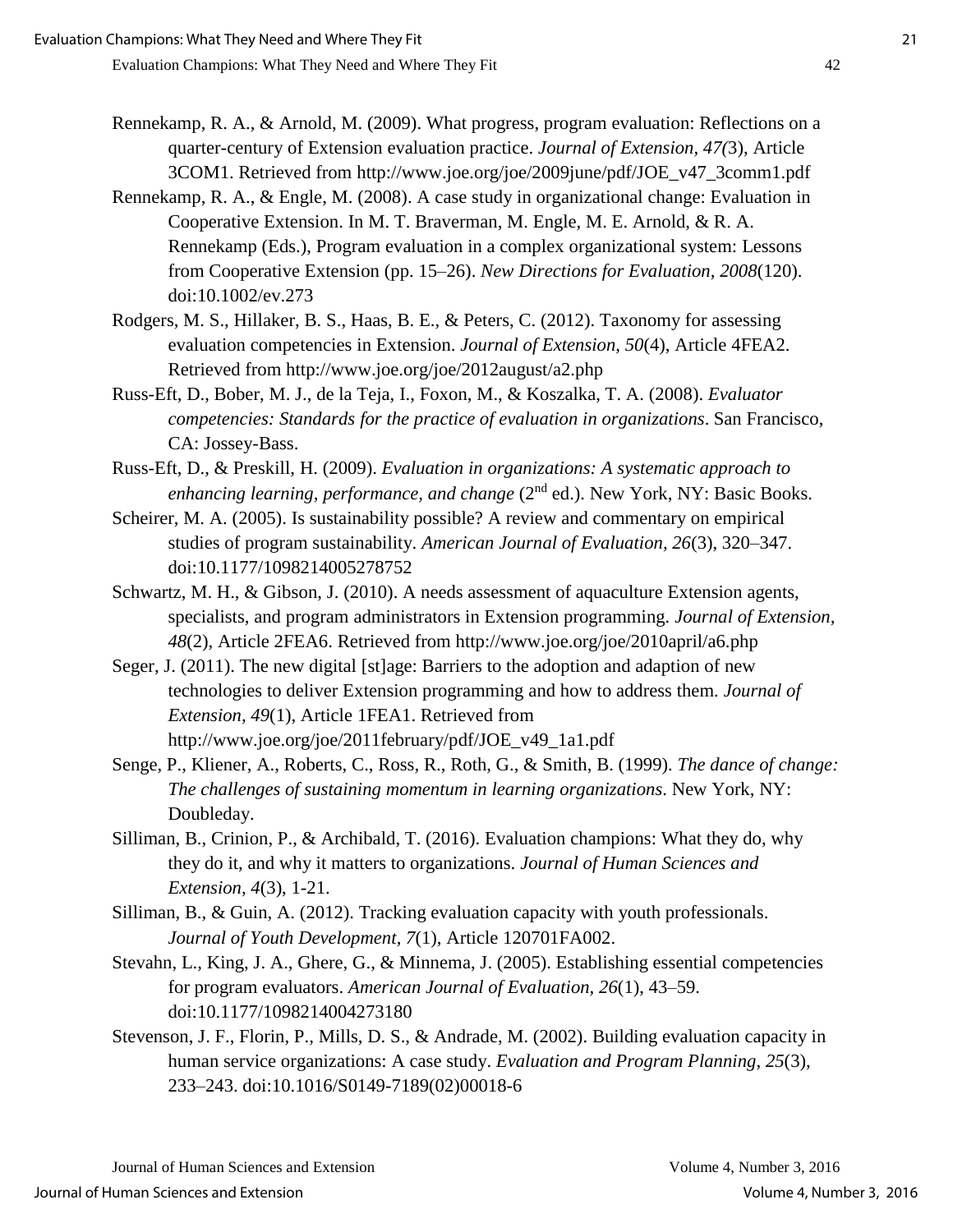- Taylor-Powell, E., & Boyd, H. (2008). Evaluation capacity building in complex organizations. In M. T. Braverman, M. Engle, M. E. Arnold, & R. A. Rennekamp (Eds.), Program evaluation in a complex organizational system: Lessons from Cooperative Extension (pp. 55–69)*. New Directions in Evaluation, 2008*(120). doi:10.1002/ev.276
- Taylor-Ritzler, T., Suarez-Balcazar, Y., Garcia-Iriarte, E., Henry, D. B., & Balcazar, F. E. (2013). Understanding and measuring evaluation capacity: A model and instrument validation study. *American Journal of Evaluation, 34*(2) 190–206. doi:10.1177/1098214012471421
- Tessier, S. (2012). From field notes, to transcripts, to tape recordings: Evolution or combination? *International Journal of Qualitative Methods, 11*(4)*,* 446–460. doi:10.1177/160940691201100410
- Thomas, D. R. (2006). A general inductive approach for analyzing qualitative evaluation data. *American Journal of Evaluation*, *27*(2), 237–246. doi:10.1177/1098214005283748
- Torres, R. T., & Preskill, H. (2001). Evaluation and organizational learning: Past, present, and future. *American Journal of Evaluation, 22*(3), 387–395. doi:10.1177/109821400102200316
- Warrick, D. D. (2009). Developing organization change champions: A high payoff investment! *OD Practitioner*, *41*(1), 14–19.
- Xu, X., & Kelsey, K. (2012). Will eXtension survive: Oklahoma Cooperative Extension Service employees' perceptions of adopter attributes of eXtension. *Journal of Extension, 50*(6), Article 6RIB2. Retrieved from http://www.joe.org/joe/2012december/pdf/JOE\_v50\_6rb2.pdf

*Benjamin Silliman*, Professor and Extension Specialist, Department of Agricultural and Human Sciences, North Carolina State University, specializes in youth development and evaluation capacity building. He received his PhD in Human Ecology from Kansas State University and Evaluation Practice Certificate from The Evaluators Institute.

*Pennie Crinion* is the Director of Program Planning and Assessment for University of Illinois Extension and holds a doctoral degree from the University of Illinois in Administration, Higher and Continuing Education. Her interests focus on building evaluation capacity in order to measure the changes in youth, adults, and communities brought about by Extension's educational program delivery.

*Thomas Archibald* is an Assistant Professor and Extension Specialist in Virginia Tech's Agricultural, Leadership, and Community Education department and is Chief of Party of the USAID-funded Education and Research in Agriculture project in Senegal. He received his PhD in Adult and Extension Education from Cornell University.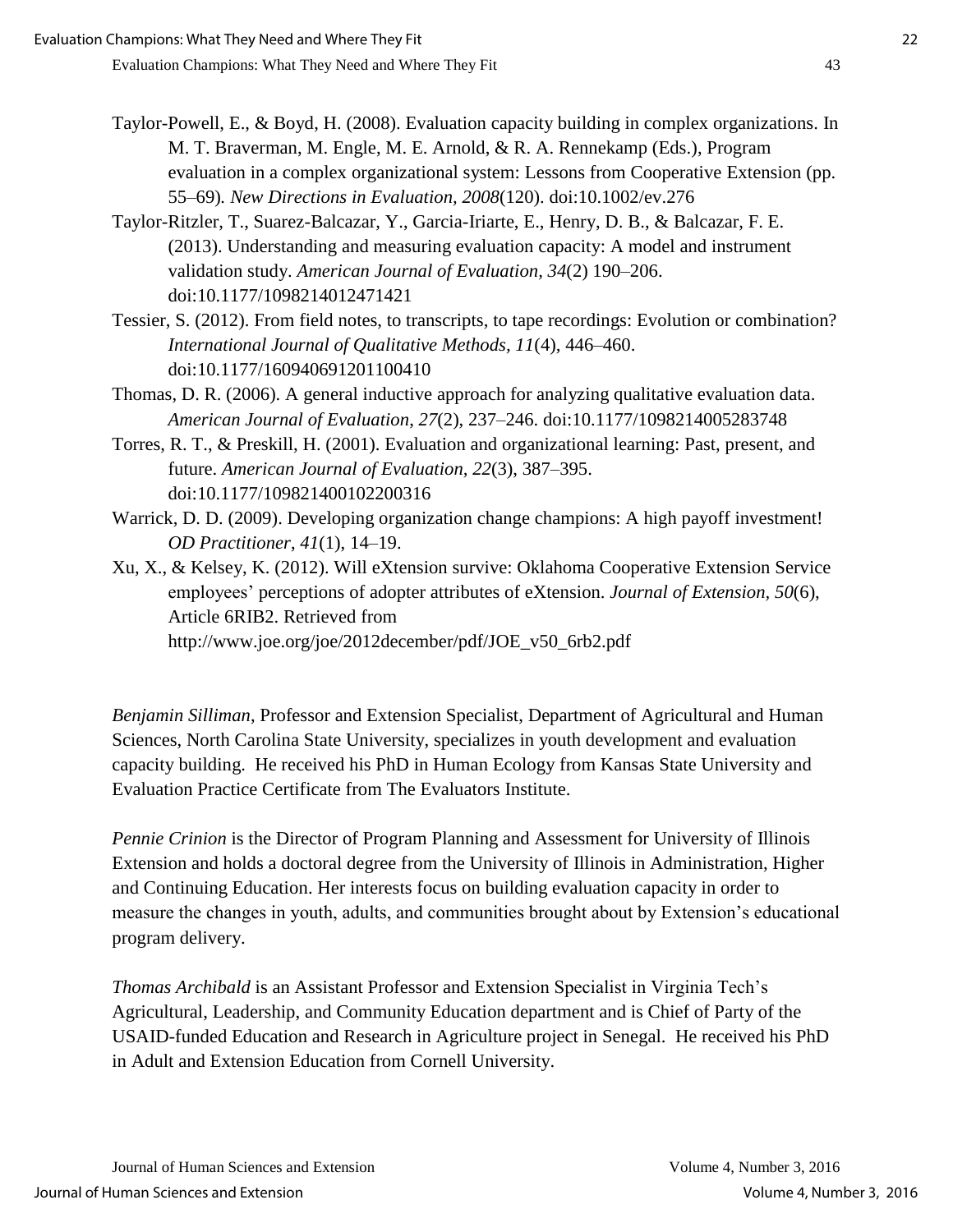## **Acknowledgements**

The authors thank Brigitte Scott, Glenn Israel, Nancy Franz, Michael Schulman, Walter Schumm, and the editor for comments and conversations on previous drafts of this manuscript.